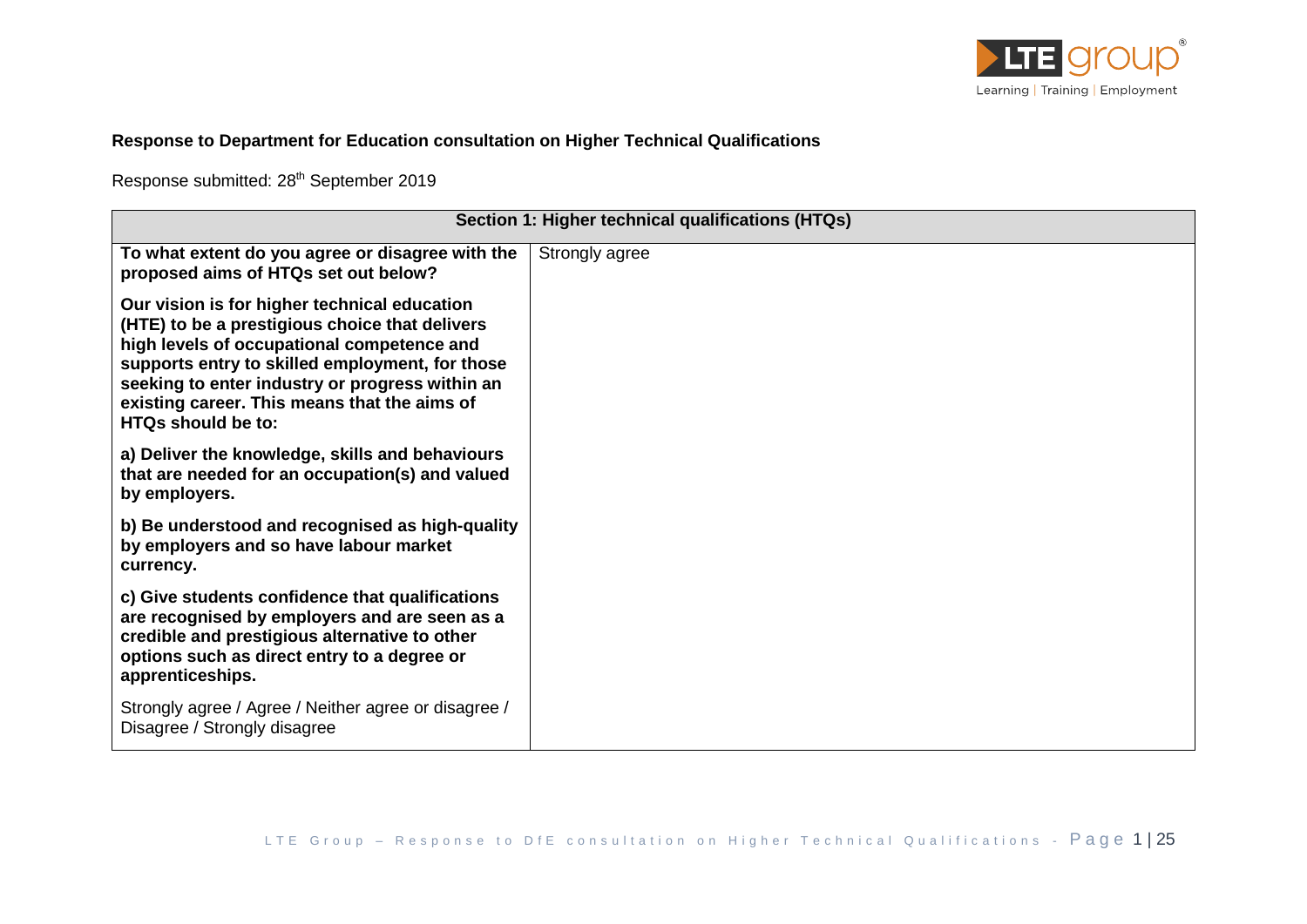

| Are there any points you would like to raise<br>regarding our proposal for Awarding Bodies to<br>voluntarily submit qualifications for approval by<br>the Institute against occupational standards?                                              |                          |
|--------------------------------------------------------------------------------------------------------------------------------------------------------------------------------------------------------------------------------------------------|--------------------------|
| If yes please provide your views.                                                                                                                                                                                                                |                          |
| What is your view on our proposal that, upon<br>approval of a higher technical qualification, there<br>should generally be no transfer of copyright?                                                                                             | $\blacksquare$           |
| Strongly agree / Agree / Neither agree or disagree /<br>Disagree / Strongly Disagree                                                                                                                                                             |                          |
| What are your views about the circumstances in<br>which it could be appropriate for the transfer of<br>copyright to apply?                                                                                                                       |                          |
| This question is for AOs and HE providers only.<br>How important are the following as incentives to<br>encourage the submission of your qualifications<br>for Institute approval? Please rank from 1 (most<br>important) to 5 (least important). |                          |
| a. A clear mark of labour market relevance                                                                                                                                                                                                       |                          |
| b. A competitive funding package (which could<br>include higher tuition fee support, maintenance<br>funding, or better loan terms for students)                                                                                                  | $\overline{\phantom{a}}$ |
| c. Enhanced support for potential students through<br>information, advice and guidance (e.g. careers<br>advice)                                                                                                                                  | $\blacksquare$           |
| d. A swift and straight forward process for<br>submission, appraisal and decision making                                                                                                                                                         | $\blacksquare$           |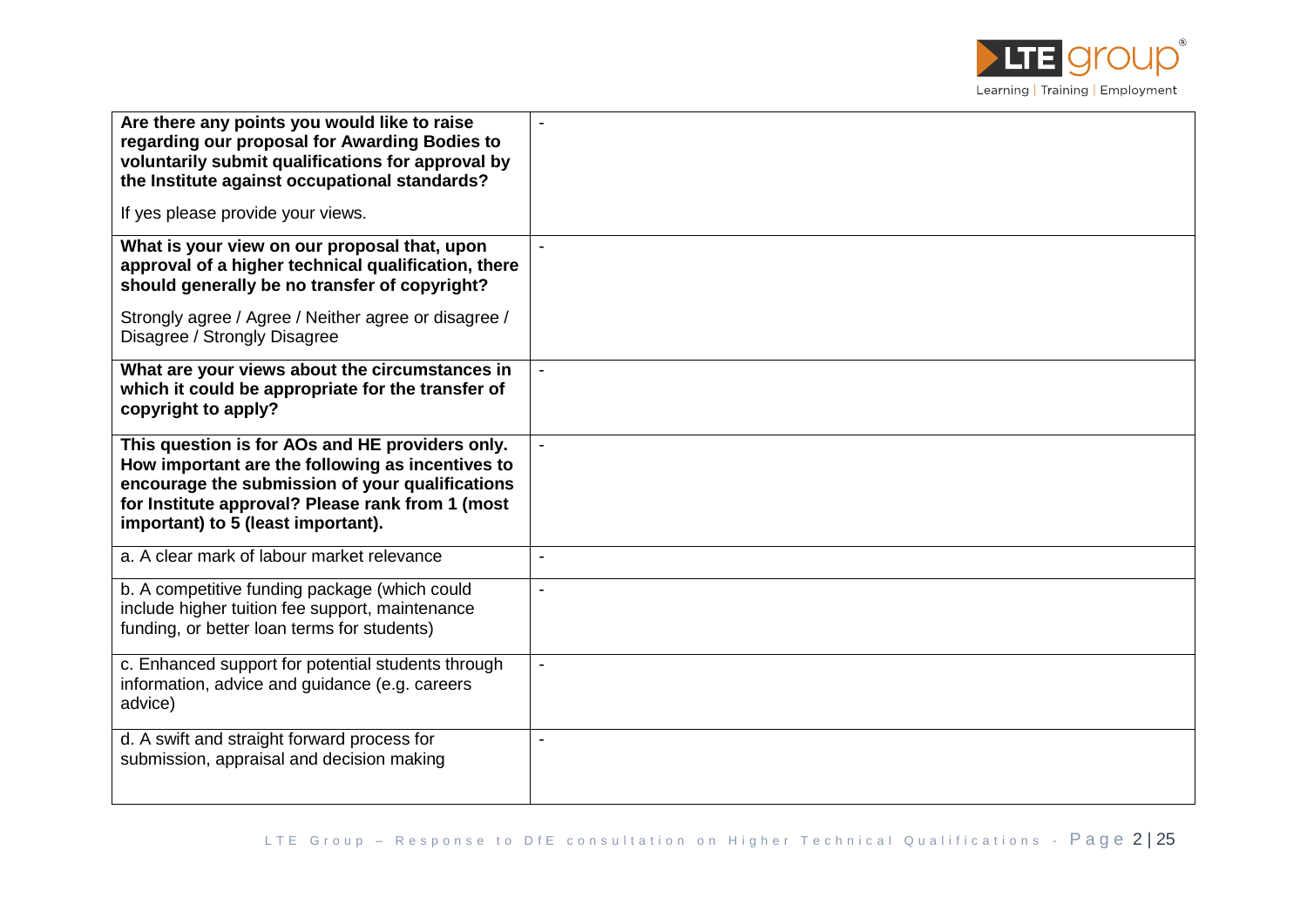

| e. Other (please specify)                                                                                                                                                                                                                                                                                                                                                                                                                                                                                                                                                      |  |
|--------------------------------------------------------------------------------------------------------------------------------------------------------------------------------------------------------------------------------------------------------------------------------------------------------------------------------------------------------------------------------------------------------------------------------------------------------------------------------------------------------------------------------------------------------------------------------|--|
| Please provide any specific views on points a-e.                                                                                                                                                                                                                                                                                                                                                                                                                                                                                                                               |  |
| Would you support incorporating the<br>flexibilities/requirements in the statements<br>(listed below) in the Institute approval process?                                                                                                                                                                                                                                                                                                                                                                                                                                       |  |
| Our intention is to establish a flexible system for<br>qualification approval. As described above, Awarding<br>Bodies will be able to choose whether to submit their<br>qualifications for Institute approval against a<br>standard, with clear incentives to do so (as set out in<br>paragraphs 29-32). This model – approval of<br>qualifications against the knowledge, skills and<br>behaviours in a single occupational standard – is the<br>core model we are proposing. However, we want to<br>understand whether there is demand for<br>additional features including: |  |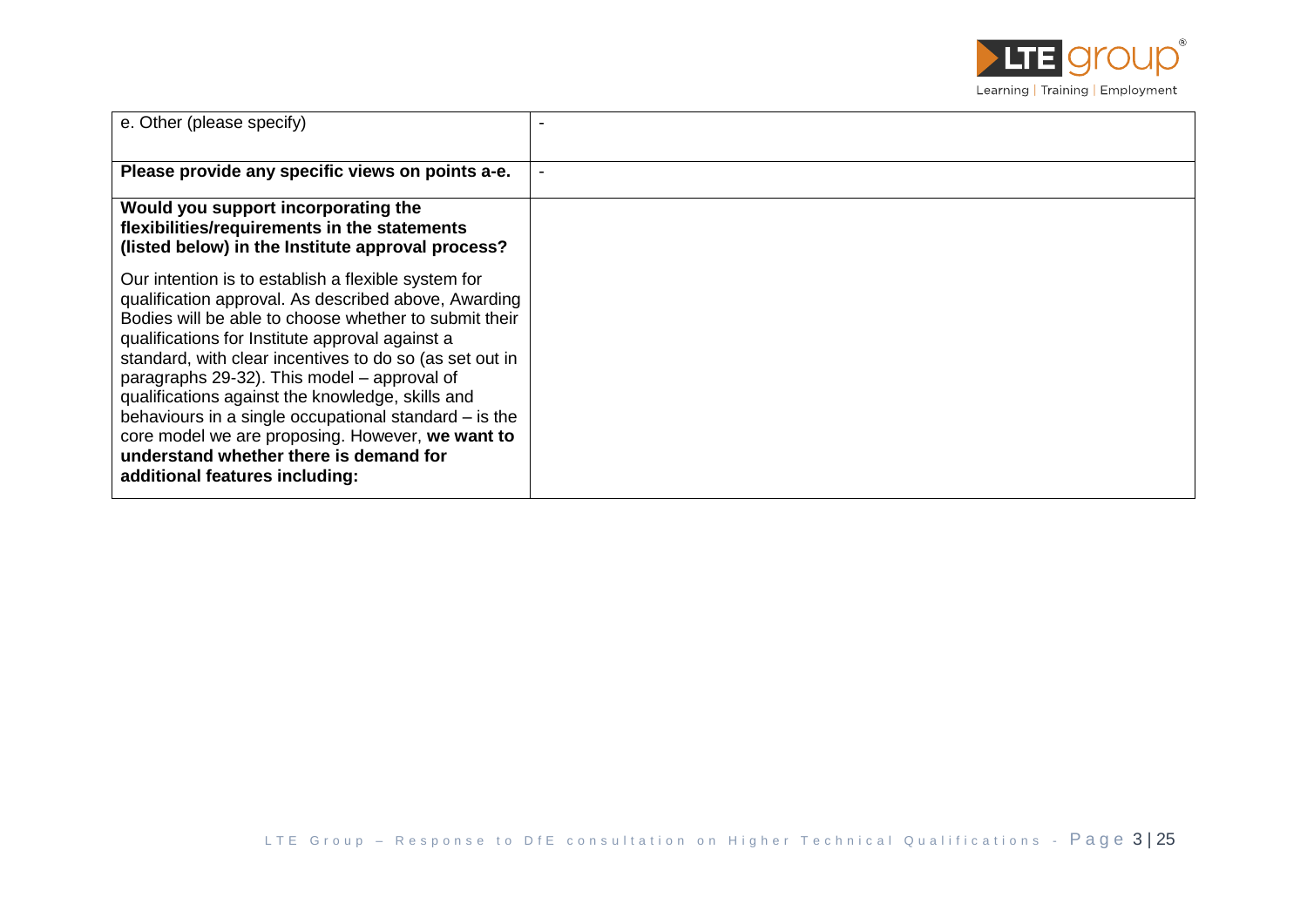

| a) Flexibility to include additional content: it may<br>be beneficial for Awarding Bodies to include a<br>certain amount of occupationally-relevant<br>content in a qualification, which is not aligned to<br>occupational standards. This could respond to<br>specific local and sectoral skills needs or reflect<br>innovative or emerging practices. We are<br>considering to what extent this added value<br>outweighs the dilution of qualification focus and<br>purpose, and whether there should be a limit on<br>such additional content. | Strongly agree<br>Occupational standards are a useful way of setting out IfATE's expectations of a<br>course but the content needs to be flexible to adapt to emerging and/or local skills<br>needs. There is a huge risk in making standards too prescriptive around content.<br>Qualifications need to facilitate the rapid pace of change as new technologies emerge<br>and industry practice evolves. This flexibility is even more important for higher<br>technical qualifications, where learners will be expected to have more advanced and<br>specific knowledge/expertise, than for T-levels. The content of Level 4 and 5 digital<br>and media qualifications, for example, will need to change rapidly in line with<br>technology. The standards must be flexible enough to accommodate this. |
|---------------------------------------------------------------------------------------------------------------------------------------------------------------------------------------------------------------------------------------------------------------------------------------------------------------------------------------------------------------------------------------------------------------------------------------------------------------------------------------------------------------------------------------------------|-----------------------------------------------------------------------------------------------------------------------------------------------------------------------------------------------------------------------------------------------------------------------------------------------------------------------------------------------------------------------------------------------------------------------------------------------------------------------------------------------------------------------------------------------------------------------------------------------------------------------------------------------------------------------------------------------------------------------------------------------------------------------------------------------------------|
| Indicate: Strongly agree / Agree / Neither agree or<br>disagree / Disagree / Strongly Disagree<br>Are there any specific points you would like to raise<br>in relation to the above. Please state below.                                                                                                                                                                                                                                                                                                                                          | It is equally crucial that qualifications can be adapted to meet local skills needs or<br>specific sectoral needs. Greater Manchester has identified its key skills needs,<br>aligned to its local industrial strategy. We need to be able to work with local<br>employers and our awarding bodies to co-design approved HTQs that meet these<br>skills needs. We would also highlight the importance of employer-sponsored<br>programmes. FE and FE/HE providers like us have a very strong track record of<br>working with local employers to co-design and continually re-imagine programmes so<br>that they are always relevant and up to date. This is vital at Levels 4 & 5, as well as<br>Level 3.                                                                                                 |
|                                                                                                                                                                                                                                                                                                                                                                                                                                                                                                                                                   | The HTQ curriculum needs to combine academic core knowledge and technical<br>training and expertise. Both elements need to be flexible enough to cater to rapid<br>changes and new technologies, as well as local and specific sectoral skills needs.                                                                                                                                                                                                                                                                                                                                                                                                                                                                                                                                                     |
|                                                                                                                                                                                                                                                                                                                                                                                                                                                                                                                                                   | Suggested solution:                                                                                                                                                                                                                                                                                                                                                                                                                                                                                                                                                                                                                                                                                                                                                                                       |
|                                                                                                                                                                                                                                                                                                                                                                                                                                                                                                                                                   | The required flexibility could be incorporated into the standards by focusing on<br>learning outcomes rather than specific content. This flexibility would also enable<br>learners to gain real-life, industry-standard experience - for example, by following live<br>briefs from employers or delivering a major project for their final assessment.                                                                                                                                                                                                                                                                                                                                                                                                                                                    |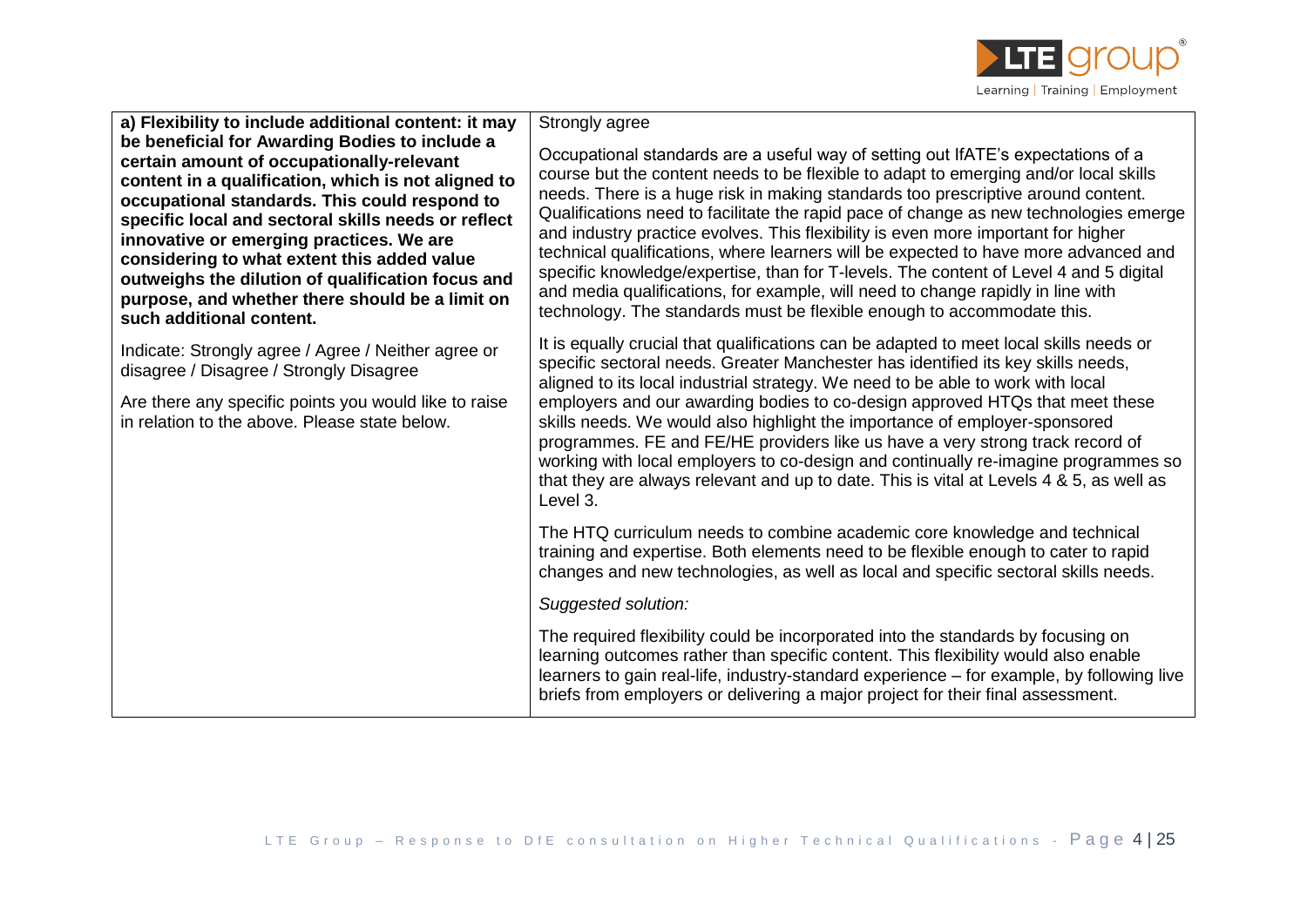

| b) Broader qualifications: whether there is                                                                                                                                                                                               | Agree                                                                                                                                                                                                                                                                                                                                                                                                                                                                                                                                                                                                                                                                                                                                                                                                             |
|-------------------------------------------------------------------------------------------------------------------------------------------------------------------------------------------------------------------------------------------|-------------------------------------------------------------------------------------------------------------------------------------------------------------------------------------------------------------------------------------------------------------------------------------------------------------------------------------------------------------------------------------------------------------------------------------------------------------------------------------------------------------------------------------------------------------------------------------------------------------------------------------------------------------------------------------------------------------------------------------------------------------------------------------------------------------------|
| business need for qualifications to be able to<br>cover the knowledge, skills and behaviours in<br>more than one occupational standard.<br>Indicate: Strongly agree / Agree / Neither agree or<br>disagree / Disagree / Strongly Disagree | Many careers require learners to have knowledge, skills and behaviour that span<br>more than their own core sector so they understand the context in which they are<br>operating. This could potentially span more than one occupational standard. For<br>example, learners doing HTQs on construction and the built environment need to<br>understand their sector's relationship to other sectors. Engineers may need to be able<br>to apply their skills in a sector that falls within a different occupational standard.                                                                                                                                                                                                                                                                                      |
| Are there any specific points you would like to raise<br>in relation to the above. Please state below.                                                                                                                                    | Public services students need leadership and management skills, as well as technical<br>knowledge and skills specific to careers in the public sector.                                                                                                                                                                                                                                                                                                                                                                                                                                                                                                                                                                                                                                                            |
| c) Smaller qualifications: whether there is value                                                                                                                                                                                         | Strongly agree                                                                                                                                                                                                                                                                                                                                                                                                                                                                                                                                                                                                                                                                                                                                                                                                    |
| in Institute approval of smaller, more specialised<br>awards that might cover some but not all of the<br>knowledge, skills and behaviours in a relevant<br>occupation.                                                                    | There is a growing demand for this from employers and learners and it is an ideal<br>way to fill skills gaps and enable people to upskill and reskill as the jobs market<br>changes. Local employers and commissioners (e.g. combined authorities / local<br>authorities) are keen to commission short courses to fill specific Level 4 & 5 skills                                                                                                                                                                                                                                                                                                                                                                                                                                                                |
| Indicate: Strongly agree / Agree / Neither agree or<br>disagree / Disagree / Strongly Disagree                                                                                                                                            | gaps – this includes skills top-ups for people who are already in work but who may<br>need, for example, a new Level 4 digital skill in addition to their current skills.                                                                                                                                                                                                                                                                                                                                                                                                                                                                                                                                                                                                                                         |
| Are there any specific points you would like to raise<br>in relation to the above. Please state below.                                                                                                                                    | Smaller qualifications would also facilitate people in work to self-manage their own<br>learning, either for continuing professional development or with a view to changing<br>career. There is a demand from learners who are in work and keen to upskill but<br>unable to commit to a large qualification in one go. Small bite-sized courses where<br>they could accumulate credits over time – for example, by doing a series of individual<br>qualifications of up to 10 credits part-time over six or 12 weeks - would make it much<br>easier for people who are in work to re-engage with learning. They could then transfer<br>these credits to a larger qualification. Similarly, SEND learners may find it more<br>manageable to complete a series of smaller, phased qualifications at their own pace. |
|                                                                                                                                                                                                                                           | This could be linked to 'just in time' learning such as online tutorials that enable<br>people to refresh their skills and keep up to speed in fast-changing areas such as<br>coding, marketing and cybersecurity. This doesn't just apply to people working in<br>digital sectors - the Construction Industry Training Board (CITB) digital strategy<br>highlights the need to upskill staff at all levels and across all areas of the construction<br>industry, from senior leaders in the national/multinationals to small contractors.                                                                                                                                                                                                                                                                        |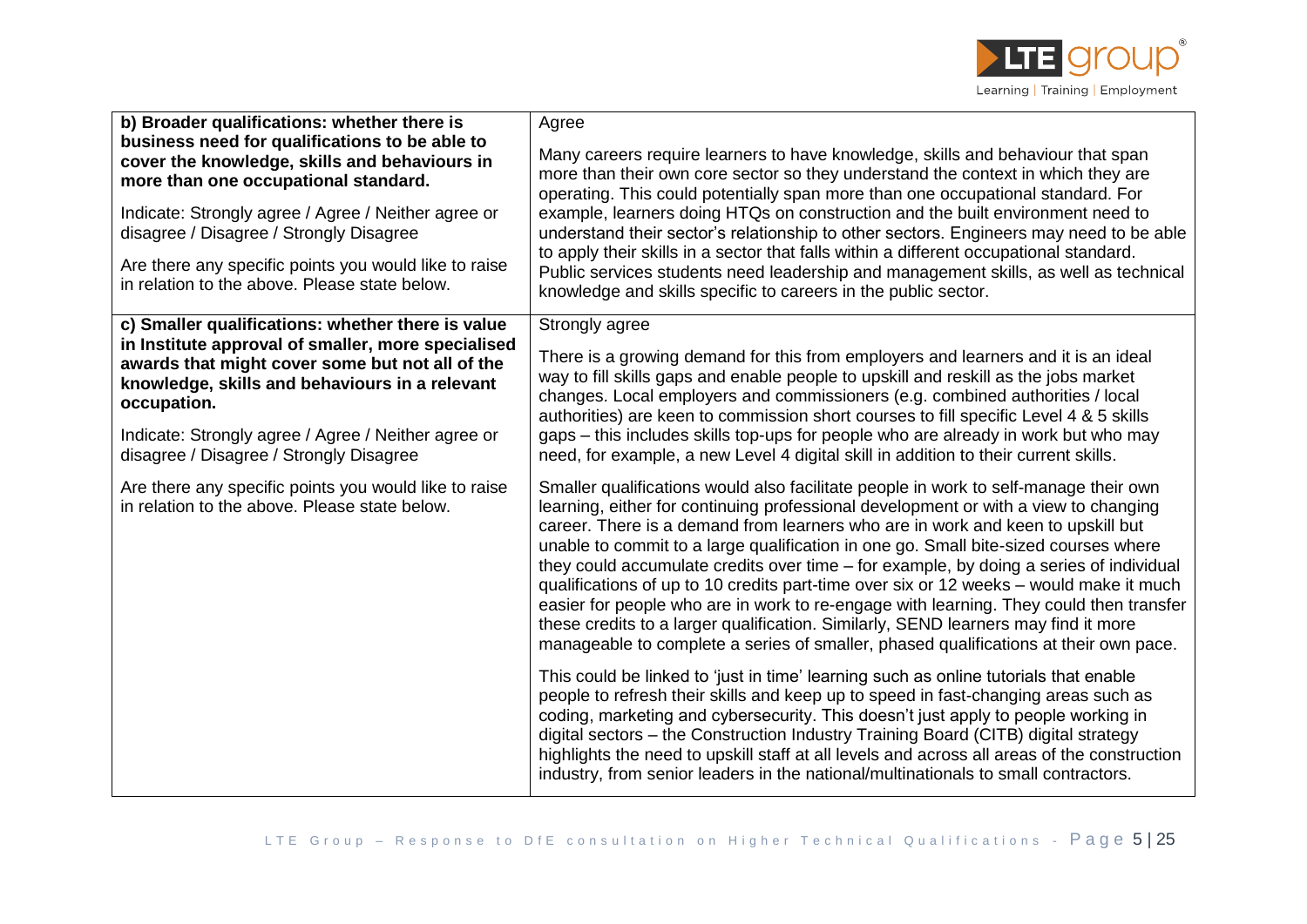

| d) Flexible learning: whether and how modules or                                                                                                                                                                                             | Strongly agree.                                                                                                                                                                                                                                                                                                                                                                                                                                                                                                                                                                                                                                                                                                                |
|----------------------------------------------------------------------------------------------------------------------------------------------------------------------------------------------------------------------------------------------|--------------------------------------------------------------------------------------------------------------------------------------------------------------------------------------------------------------------------------------------------------------------------------------------------------------------------------------------------------------------------------------------------------------------------------------------------------------------------------------------------------------------------------------------------------------------------------------------------------------------------------------------------------------------------------------------------------------------------------|
| smaller qualifications should be approved by the<br>Institute to allow students, especially adults, to step<br>on and off of their course.<br>Indicate: Strongly agree / Agree / Neither agree or<br>disagree / Disagree / Strongly Disagree | Step-on, step-off flexibility is crucial. Offering smaller qualifications and/or recognising<br>individual modules with an award/qualification would make it much easier for people<br>to gain valuable Level 4 & 5 skills, especially those who are already in the workplace<br>or who have family responsibilities that mean they cannot commit to a full qualification<br>in one go. This flexibility would suit people who need to upskill in one module specific<br>to their employers' skills needs, as well as learners who want to gain a larger                                                                                                                                                                       |
| Are there any specific points you would like to raise<br>in relation to the above. Please state below.                                                                                                                                       | qualification over a period of time.                                                                                                                                                                                                                                                                                                                                                                                                                                                                                                                                                                                                                                                                                           |
|                                                                                                                                                                                                                                              | Small bite-sized courses where learners could accumulate credits over time – for<br>example, by doing a series of individual qualifications (e.g. 10 credits) part-time over<br>six or 12 weeks – would make it much easier for people who are in work to re-engage<br>with learning. Similarly, SEND learners may find it more manageable to complete a<br>series of smaller, phased qualifications at their own pace. They could then transfer<br>these credits to a larger qualification.                                                                                                                                                                                                                                   |
|                                                                                                                                                                                                                                              | Progression beyond Levels 4 & 5 is also vital. There is strong demand from learners<br>and employers for top-up qualifications, including the ability to top up HTQs into<br>degree-level qualifications. Each year, around 200 of our Level 5 learners progress<br>onto a Level 6 top-up to gain a degree. It is important for learners to be able to do this<br>and the availability of a degree-level qualification also increases the prestige of<br>technical and vocational education. For example, learners who have completed a<br>Level 5 foundation degree in computer network engineering can come back later and<br>complete a one-year top-up to achieve a BSc in network administration with cloud<br>computing. |
|                                                                                                                                                                                                                                              | We would therefore propose that every Level 4 & 5 should have an option for a Level<br>6 top-up or outcome to enable parity with academic outcomes. Course content at<br>Levels 4 and 5 would need to lay the foundations for progression to Level $6 -$ for<br>example, by building in an appropriate understanding of research, suitable for Level 4<br>or 5.                                                                                                                                                                                                                                                                                                                                                                |
|                                                                                                                                                                                                                                              | Student case study: Reskilling adult learners for highly-technical roles                                                                                                                                                                                                                                                                                                                                                                                                                                                                                                                                                                                                                                                       |
|                                                                                                                                                                                                                                              | Many former soldiers struggle to adjust to civilian life and find a new career outside<br>the Army. Ex-soldier Joe*, however, is now a highly-skilled network technician fitting                                                                                                                                                                                                                                                                                                                                                                                                                                                                                                                                               |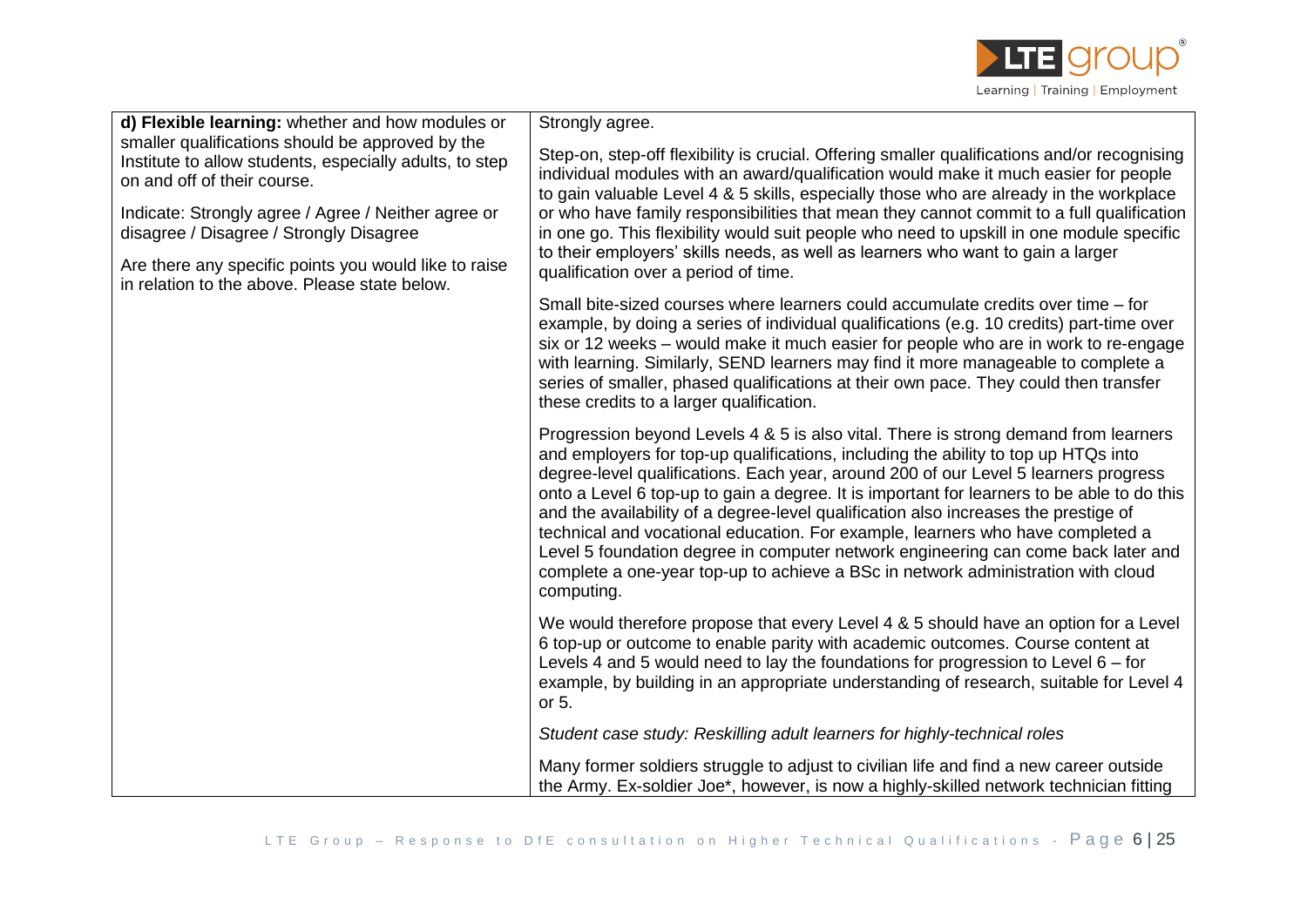

|                                                                                                        | sophisticated Cisco IT equipment in some of the world's most expensive superyachts,<br>thanks to higher technical training at LTE Group t/a UCEN Manchester. He completed<br>a Foundation Degree in Computer Networks, with Cisco CCNA at the heart of the<br>course. Gaining his Level 5 qualification inspired Joe* to progress to a Level 6 top-up<br>degree in Network Administration with Cloud Computing, and he hasn't looked back<br>since.<br>*Name has been changed                                                                              |
|--------------------------------------------------------------------------------------------------------|------------------------------------------------------------------------------------------------------------------------------------------------------------------------------------------------------------------------------------------------------------------------------------------------------------------------------------------------------------------------------------------------------------------------------------------------------------------------------------------------------------------------------------------------------------|
| e) Other requirements: whether it would be                                                             | Agree                                                                                                                                                                                                                                                                                                                                                                                                                                                                                                                                                      |
| beneficial for the Institute to require proficiency in the<br>following, alongside HTQs.               | We agree in principle but the required level of proficiency will depend on the<br>qualification in question. Functional maths will be appropriate for many courses but                                                                                                                                                                                                                                                                                                                                                                                     |
| (i) Other requirements: Maths                                                                          | some Level 4 & 5 courses (e.g. computing) may require more advanced maths. It                                                                                                                                                                                                                                                                                                                                                                                                                                                                              |
| Indicate: Strongly agree / Agree / Neither agree or<br>disagree / Disagree / Strongly Disagree         | needs to be carefully balanced: course content needs to lay the appropriate<br>groundwork for progression to higher-level learning, while not setting unreasonably<br>high expectations that unfairly penalise otherwise excellent students, including those                                                                                                                                                                                                                                                                                               |
| Are there any specific points you would like to raise<br>in relation to the above. Please state below. | with specific learning difficulties.                                                                                                                                                                                                                                                                                                                                                                                                                                                                                                                       |
|                                                                                                        |                                                                                                                                                                                                                                                                                                                                                                                                                                                                                                                                                            |
| (ii) Other requirements: English                                                                       | Agree                                                                                                                                                                                                                                                                                                                                                                                                                                                                                                                                                      |
| Indicate: Strongly agree / Agree / Neither agree or<br>disagree / Disagree / Strongly Disagree         | We agree in principle but the required level of proficiency will depend on the<br>qualification in question. Functional English will be appropriate for many courses but                                                                                                                                                                                                                                                                                                                                                                                   |
| Are there any specific points you would like to raise<br>in relation to the above. Please state below. | some Level 4 & 5 courses (e.g. legal courses) may require more advanced English. It<br>needs to be carefully balanced: course content needs to lay the appropriate<br>groundwork for progression to higher-level learning, while not setting unreasonably<br>high expectations that unfairly penalise otherwise excellent students, including those<br>with specific learning difficulties. Someone with dyslexia could be an excellent<br>Formula 1 engineer but find that the HTQ they need is out of reach if the English<br>requirements are too high. |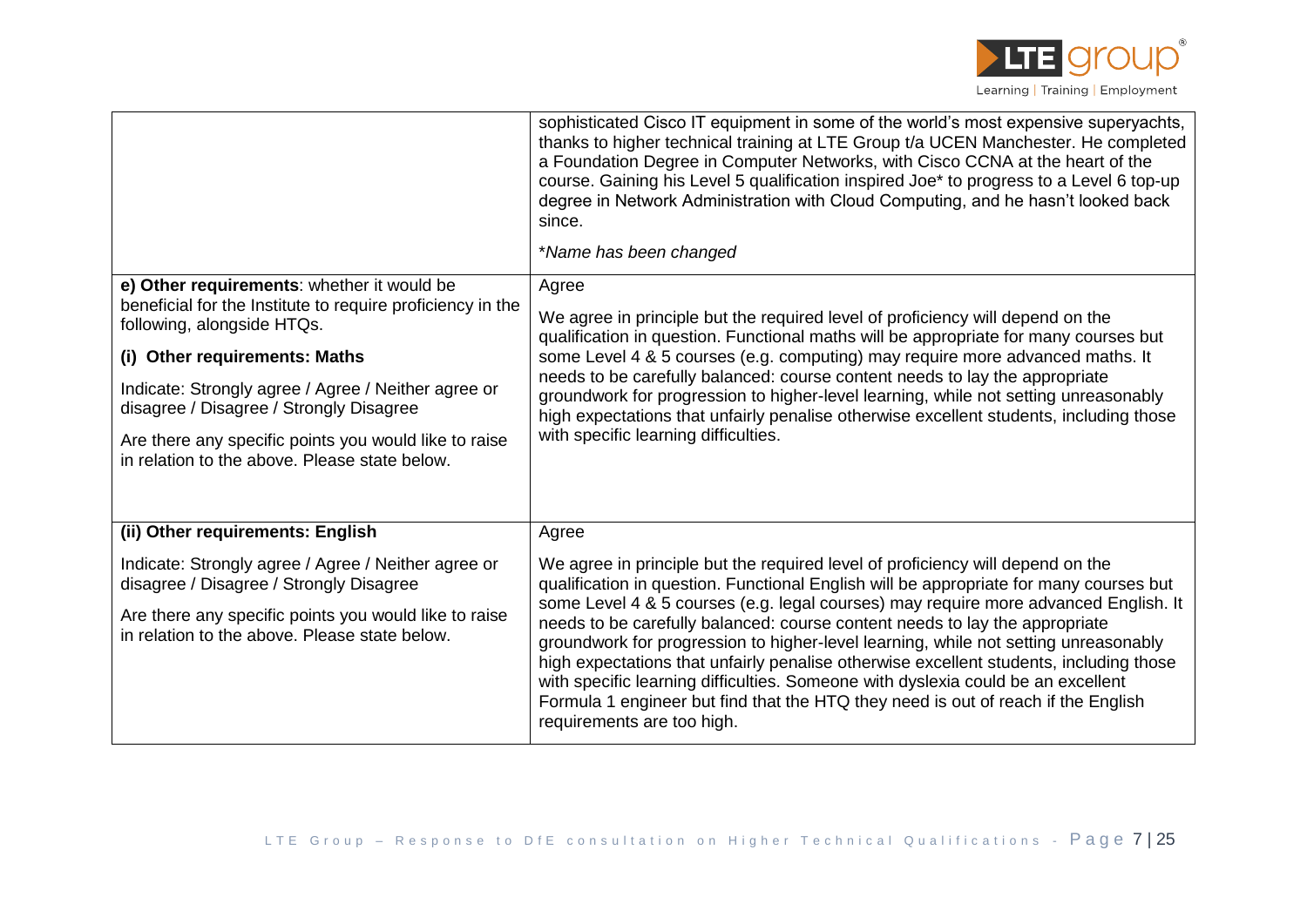

| (iii) Other requirements: Digital skills                                                                                                                                                                                                                                  | Agree                                                                                                                                                                                                                                                                                                                                                                                                                                                                                                                                                                                                                                                                                                                                                                                                                                                                                                                                                                                                                                                               |
|---------------------------------------------------------------------------------------------------------------------------------------------------------------------------------------------------------------------------------------------------------------------------|---------------------------------------------------------------------------------------------------------------------------------------------------------------------------------------------------------------------------------------------------------------------------------------------------------------------------------------------------------------------------------------------------------------------------------------------------------------------------------------------------------------------------------------------------------------------------------------------------------------------------------------------------------------------------------------------------------------------------------------------------------------------------------------------------------------------------------------------------------------------------------------------------------------------------------------------------------------------------------------------------------------------------------------------------------------------|
| Indicate: Strongly agree / Agree / Neither agree or<br>disagree / Disagree / Strongly Disagree<br>Are there any specific points you would like to raise<br>in relation to the above. Please state below.                                                                  | We agree in principle but the required level of proficiency will depend on the<br>qualification in question. Functional digital skills will be appropriate for many courses<br>but some Level 4 & 5 courses (e.g. computing or digital marketing) may require more<br>advanced skills. It needs to be carefully balanced: course content needs to lay the<br>appropriate groundwork for progression to higher-level learning, while not setting<br>unreasonably high expectations that unfairly penalise otherwise excellent students,<br>including those with specific learning difficulties.                                                                                                                                                                                                                                                                                                                                                                                                                                                                      |
| (iv) Other essential transferable and<br>employability skills<br>Indicate: Strongly agree / Agree / Neither agree or<br>disagree / Disagree / Strongly Disagree<br>Are there any specific points you would like to raise<br>in relation to the above. Please state below. | Strongly agree<br>Transferable and employability skills are crucial. As well as the softer skills valued by<br>employers $-$ e.g. listening and problem-solving $-$ there is merit in course content on<br>managing your own professional profile and on personal finance to help learners gain<br>the most benefit from their studies, their job opportunities and their income over their<br>lifetime. Opportunities for learners to engage in team-working and broaden their<br>experience of working with others is also very important. We note that 60% of<br>employers surveyed for the CBIs' education and skills survey 2018 said that broader<br>skills such as resilience, communication and problem-solving were in their top three<br>priorities when recruiting.<br>However, the requirements need to take account of the fact that what makes<br>someone 'employable' will vary between occupations. Someone with an autism<br>spectrum disorder could be highly employable in their chosen career but they may<br>struggle with social interaction. |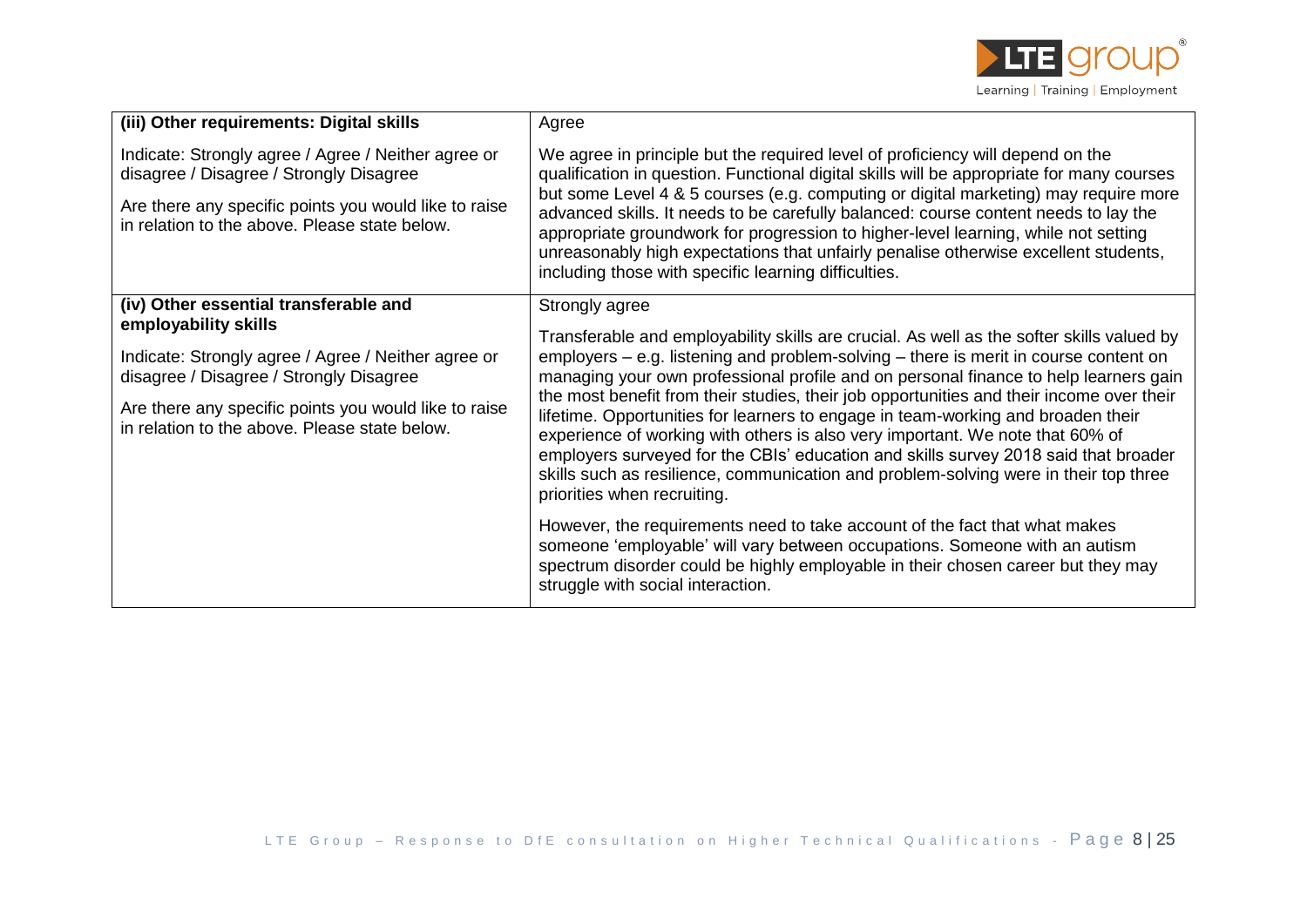

| (v) Alignment with professional body standards                                                                                                                                                           | Strongly agree                                                                                                                                                                                                                                                                                                                                                                                                                                                                                          |
|----------------------------------------------------------------------------------------------------------------------------------------------------------------------------------------------------------|---------------------------------------------------------------------------------------------------------------------------------------------------------------------------------------------------------------------------------------------------------------------------------------------------------------------------------------------------------------------------------------------------------------------------------------------------------------------------------------------------------|
| Indicate: Strongly agree / Agree / Neither agree or<br>disagree / Disagree / Strongly Disagree<br>Are there any specific points you would like to raise<br>in relation to the above. Please state below. | Co-accreditation (wherever possible) is crucial to encouraging learners to pursue<br>higher technical education and to them securing employment afterwards. It is also<br>crucial to employer buy-in and support for HTQs. Further, there seems little point in<br>creating new HTQs as rivals to existing qualifications that are already highly-<br>regarded, recognised as industry-standard and accredited by the relevant<br>professional bodies.                                                  |
|                                                                                                                                                                                                          | We work with a number of professional bodies and offer courses aligned to their<br>standards (eg AAT, CIM, CIPD, Cisco and CILEx) so that our Level 4 & 5 learners<br>gain their licence to practise as well as gaining a HTQ. There is a definite demand for<br>this form of alignment to professional body standards. (We are also looking at<br>opportunities to offer learners on foundation degrees in business and management to<br>gain a CIPD qualification alongside their foundation degree.) |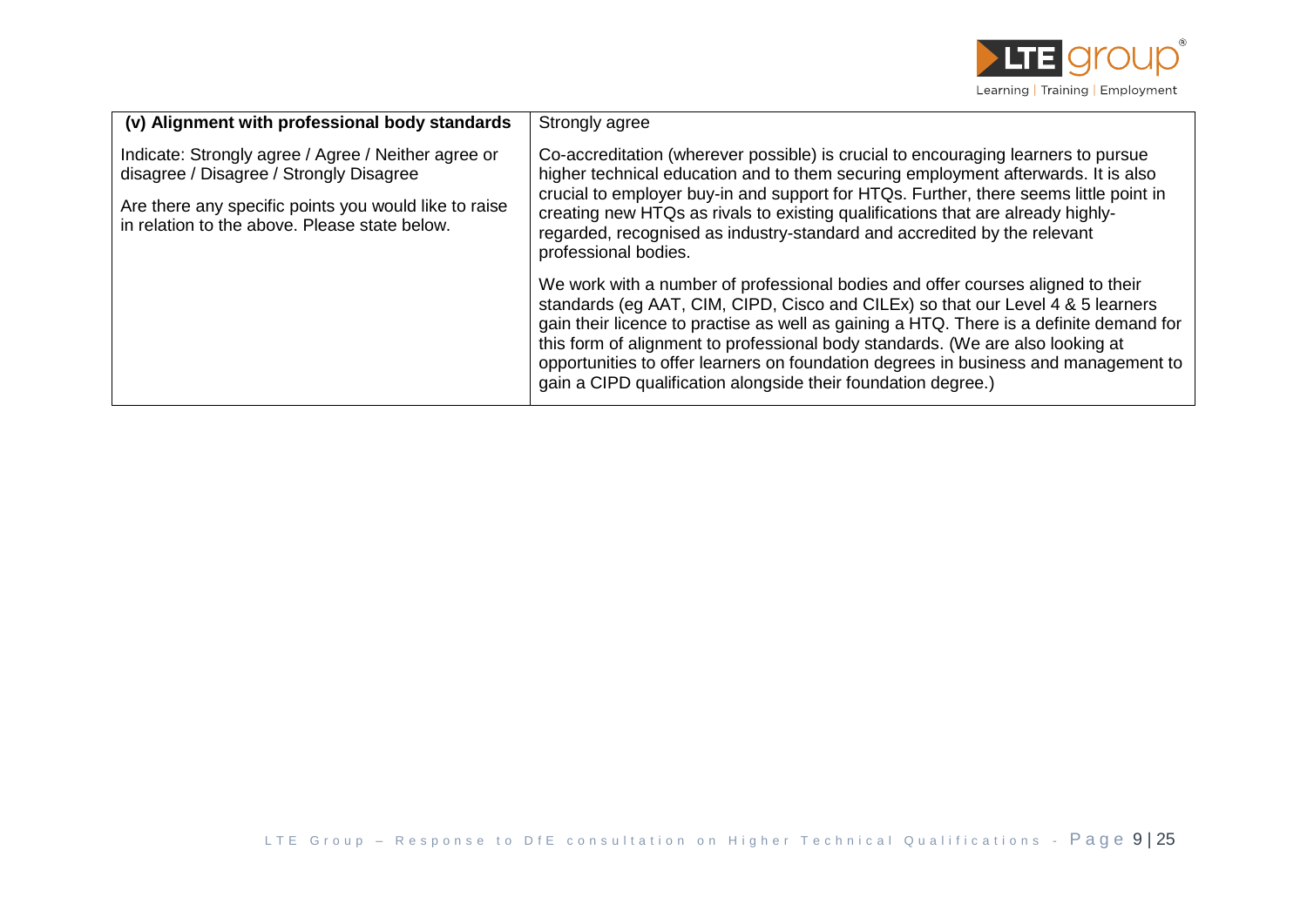

| (vi) A period of work-based learning                                                                                                                                                                     | Neither agree or disagree                                                                                                                                                                                                                                                                                                                                                                                                                                                                                                                                |
|----------------------------------------------------------------------------------------------------------------------------------------------------------------------------------------------------------|----------------------------------------------------------------------------------------------------------------------------------------------------------------------------------------------------------------------------------------------------------------------------------------------------------------------------------------------------------------------------------------------------------------------------------------------------------------------------------------------------------------------------------------------------------|
| Indicate: Strongly agree / Agree / Neither agree or<br>disagree / Disagree / Strongly Disagree<br>Are there any specific points you would like to raise<br>in relation to the above. Please state below. | We agree that Level 4 & 5 learners need to gain relevant, real-life industry<br>experience. However, many learners at those levels will already be in work or have<br>work-based experience linked to their area of study. Higher technical qualifications<br>need to offer learners strong links to employers and real contact with industry but<br>requiring a specific period of work-based learning is too narrow and prescriptive and<br>will not be appropriate in many cases. Some learners are on employer-sponsored<br>programmes, for example. |
|                                                                                                                                                                                                          | The standards need to be flexible enough to accommodate different models of work-<br>based learning. A well-designed curriculum could include reflective practice<br>(particularly for learners who are already in work), live briefs from local employers and<br>a professional learning environment (or even a virtual learning environment) that<br>enables learners to understand what being in the workplace is really like.                                                                                                                        |
|                                                                                                                                                                                                          | While some form of placement may be important for learners who don't have any<br>work experience, it would need significant additional investment to be successful.<br>Finding and arranging placements is resource-intensive for providers; providing<br>placements is resource-intensive for employers. We have concerns that the supply of<br>employers willing to offer work-based learning may be exhausted by T-levels and<br>other pre-existing policies.                                                                                         |
| Are there any points you would like to raise<br>regarding our approach to retaining existing<br><b>Ofqual and OfS regulatory arrangements?</b><br>If yes, please give your points below.                 | Appropriate resources will need to be put in place to support any shift in regulatory<br>responsibility from Ofqual to the OfS e.g. if more providers are required to register<br>with OfS because 'non-prescribed' courses have successfully applied to become<br>'approved' qualifications. (OfS capacity already appears stretched by the recent<br>expansions to its powers and workload, resulting in long delays in the approval of<br>material that colleges need to communicate to students.)                                                    |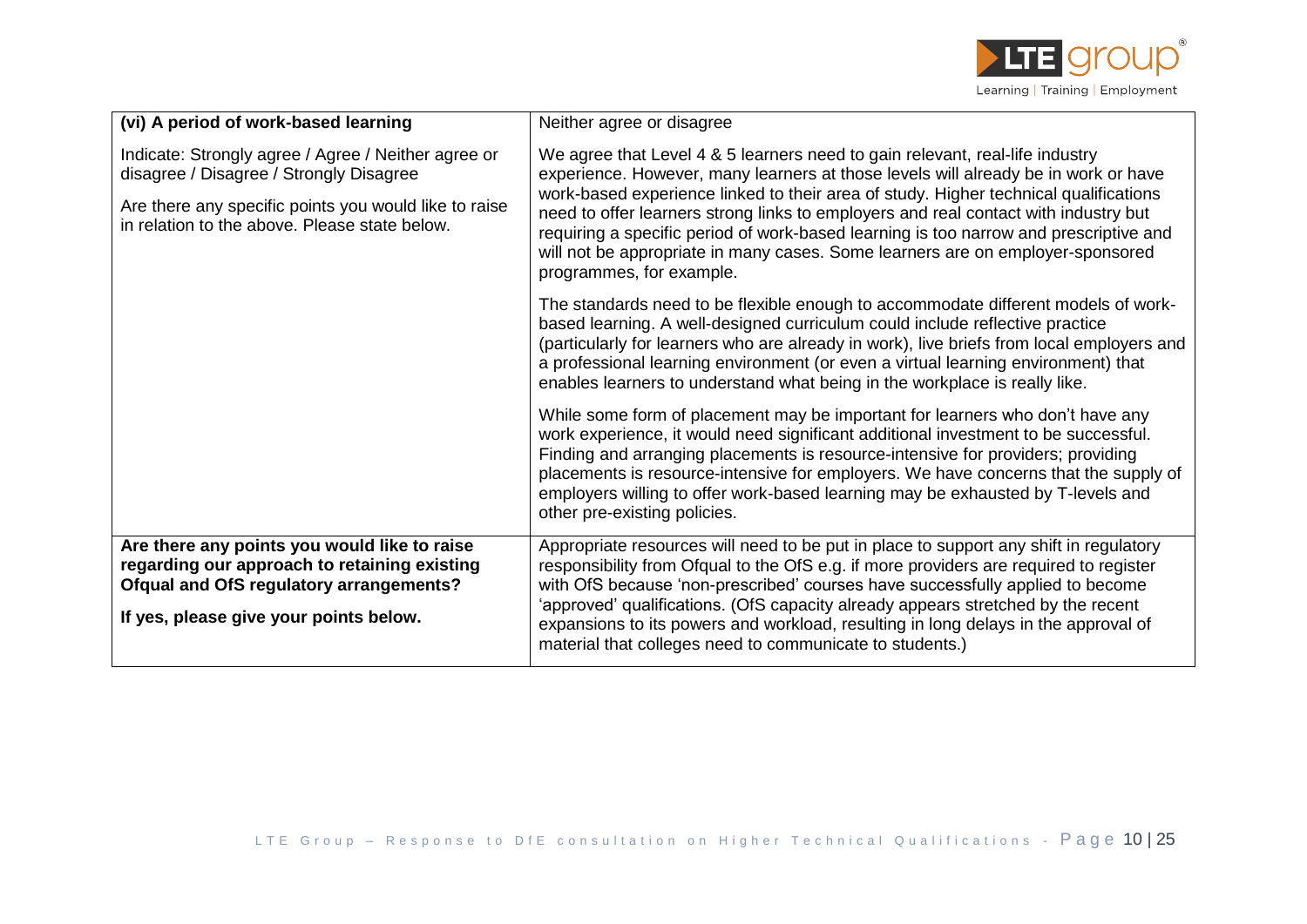

| Section 2: Delivering higher technical education                                                                                                                                                                                                                                                                                                                                                                                                                                                                                                                                                                                                                                                                                                                                                                                                                                                                                                                            |                                                                                                                                                                                                                                                                                                              |
|-----------------------------------------------------------------------------------------------------------------------------------------------------------------------------------------------------------------------------------------------------------------------------------------------------------------------------------------------------------------------------------------------------------------------------------------------------------------------------------------------------------------------------------------------------------------------------------------------------------------------------------------------------------------------------------------------------------------------------------------------------------------------------------------------------------------------------------------------------------------------------------------------------------------------------------------------------------------------------|--------------------------------------------------------------------------------------------------------------------------------------------------------------------------------------------------------------------------------------------------------------------------------------------------------------|
| Are the suggested criteria (listed below) suitable<br>markers of high-quality technical provision?                                                                                                                                                                                                                                                                                                                                                                                                                                                                                                                                                                                                                                                                                                                                                                                                                                                                          | Yes                                                                                                                                                                                                                                                                                                          |
| Please select Yes / No.                                                                                                                                                                                                                                                                                                                                                                                                                                                                                                                                                                                                                                                                                                                                                                                                                                                                                                                                                     |                                                                                                                                                                                                                                                                                                              |
| • Suitably qualified and experienced teachers with<br>current, relevant occupational and industry<br>experience and expertise, as well as high quality<br>pedagogical skills. Leaders have the capacity and<br>ability to ensure provision is sustainable and<br>retains a clear focus on quality<br>Strong links with employer networks, thus<br>ensuring the knowledge, skills and behaviours<br>being delivered are valued by, and relevant to,<br>employers who are engaged and investing in<br>training; and<br>Learning environments that provide access to<br>facilities and equipment that are reflective of the<br>workplace, including industry-relevant, up-to-date<br>equipment.<br>• A range of criteria similar to that used in the IoT<br>assessment process, which included evidence of;<br>support for regional and national economic<br>growth; employer engagement; relevance to<br>occupations skills needs; and quality industry<br>relevant teaching. |                                                                                                                                                                                                                                                                                                              |
| Give reasons for why or why not.                                                                                                                                                                                                                                                                                                                                                                                                                                                                                                                                                                                                                                                                                                                                                                                                                                                                                                                                            | Yes, in principle. It is unclear how they will be assessed in practice, however.<br>Providers are already assessed for the quality of their technical provision and the<br>time/resources they need to invest in additional regulatory requirements is<br>time/resources taken away from frontline teaching. |
|                                                                                                                                                                                                                                                                                                                                                                                                                                                                                                                                                                                                                                                                                                                                                                                                                                                                                                                                                                             | Any additional requirements must actually be deliverable. FE college and College-<br>based HE providers like us have highly-specialist expertise, gained over many<br>decades, in delivering high-quality technical education. We are rooted in our local                                                    |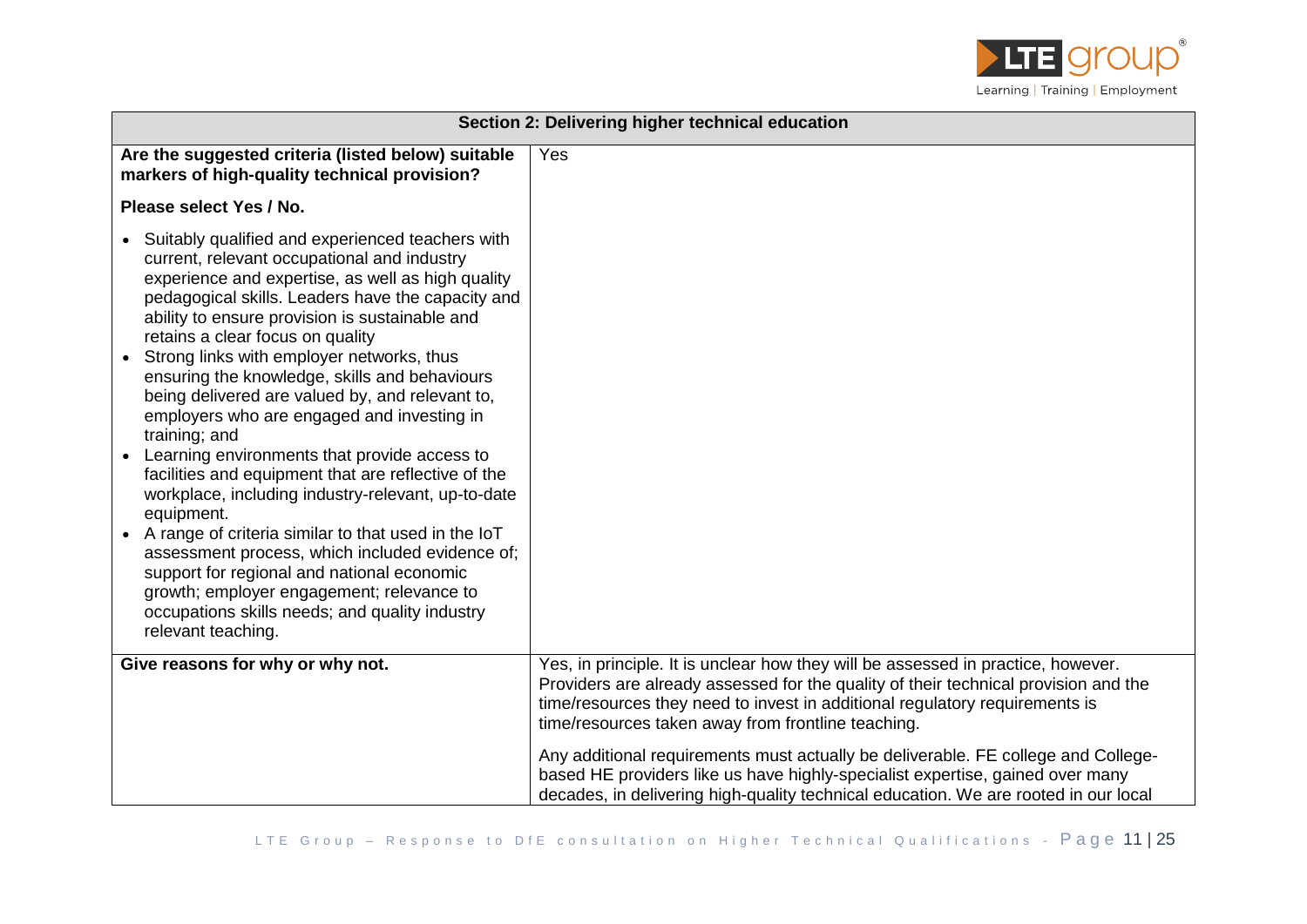

| communities, giving local people skills and careers for life, and working<br>collaboratively with local schools, employers, LEPs and civic leaders to meet current<br>and future skills needs. It is vital that FE and College-based HE providers are not<br>priced out of the HTQ market by unrealistic expectations that DfE is not prepared to<br>fund.                                                                                                                                                                                                                                                                                              |
|---------------------------------------------------------------------------------------------------------------------------------------------------------------------------------------------------------------------------------------------------------------------------------------------------------------------------------------------------------------------------------------------------------------------------------------------------------------------------------------------------------------------------------------------------------------------------------------------------------------------------------------------------------|
| For example, incentives may be needed to attract staff that meet the criteria: FE<br>teacher salaries are not just substantially below the industry average for many highly-<br>technical careers; they are also £7k a year lower than schoolteacher salaries. Capital<br>funding for FE colleges has been woefully inadequate for many years, leaving many<br>with outdated equipment and IT that they cannot afford to replace. This is in stark<br>contrast to the national investment in school buildings and IT, and the investment that<br>universities have been able to afford thanks to tuition fee increases and uncapped<br>student numbers. |
| High-quality, personalised student support should be another key requirement with in<br>the criteria. This is currently missing from the list, despite its importance in ensuring<br>learners receive a high-quality education and are able to gain the full benefit from<br>their studies.                                                                                                                                                                                                                                                                                                                                                             |
| We would also like to see recognition of professional technical staff on a par with<br>academic colleagues in the section on suitably-qualified and experienced teachers.<br>These are staff who may not have a teaching background but who bring invaluable<br>hands-on knowledge and expertise and play a crucially important role in students'<br>learning.                                                                                                                                                                                                                                                                                          |
| For sectors where portfolio careers are the norm – for example, film and creative<br>media - we would like to see further development of professional pathways that<br>recognise and accredit teachers who continue to practise in industry alongside their<br>teaching role (i.e. dual-professional and multi-professional roles). These roles need to<br>be properly remunerated to attract and retain professionals with the right skills and<br>expertise.                                                                                                                                                                                          |
| Finally, we are pleased to see support for regional and national economic growth<br>included in the criteria. We would like to see this expanded to highlight the<br>importance of providers responding to local industrial strategies and labour market<br>intelligence. It is also important that the criteria do not create barriers for the most                                                                                                                                                                                                                                                                                                    |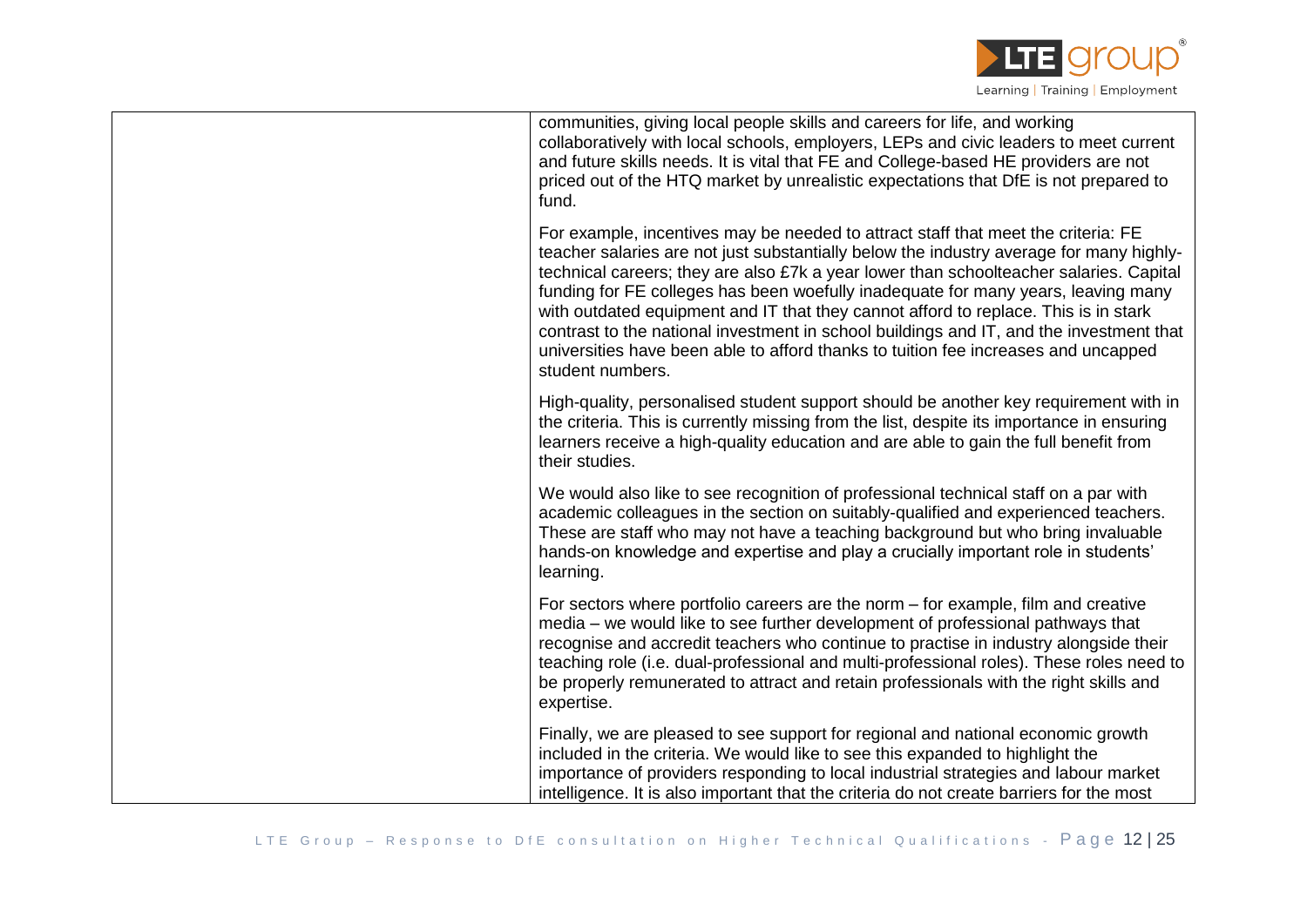

|                                                                                                                                                                                                                                                                                               | disadvantaged students or adult returners by requiring them to travel to other regions<br>to access higher technical education or jobs in their chosen sector, unless they<br>choose to do this.                                                                                                                                                                                                                                                                                                                                                                                                |
|-----------------------------------------------------------------------------------------------------------------------------------------------------------------------------------------------------------------------------------------------------------------------------------------------|-------------------------------------------------------------------------------------------------------------------------------------------------------------------------------------------------------------------------------------------------------------------------------------------------------------------------------------------------------------------------------------------------------------------------------------------------------------------------------------------------------------------------------------------------------------------------------------------------|
|                                                                                                                                                                                                                                                                                               | Student case study: The value of FE's local roots and employer links                                                                                                                                                                                                                                                                                                                                                                                                                                                                                                                            |
|                                                                                                                                                                                                                                                                                               | Amber* began the Foundation Degree in Film and TV Production at The Manchester<br>Film School (part of LTE Group t/a UCEN Manchester) when she was 24. After<br>demonstrating her talent on work placements arranged through our strong contacts in<br>Manchester's creative industries, Amber* rapidly began securing paid work with local<br>production companies alongside her studies. At the end of her Level 5 studies, she<br>joined a major local production company as an in-house camera operator.                                                                                    |
|                                                                                                                                                                                                                                                                                               | Single mother Amber* wasn't content to leave her studies there, however. She<br>combined her busy career and childcare responsibilities with studying for a Level 6<br>top-up degree part-time and building a work relationship with a leading advertising<br>agency. Amber* graduated with a first-class BA in Creative Media & Visual<br>Communication, having directed nearly 40 TV and online commercials for the agency.<br>By 28, she had been promoted to Director of Content there and now mentors two of<br>our current female students, as well as offering numerous work placements. |
|                                                                                                                                                                                                                                                                                               | *Name has been changed                                                                                                                                                                                                                                                                                                                                                                                                                                                                                                                                                                          |
| To what extent do you agree or disagree with the<br>principle of the OfS applying technical ongoing<br>registration conditions that a provider would be<br>required to meet to indicate the high quality of<br>their HTE provision? If you disagree what could<br>an alternative approach be? | Agree                                                                                                                                                                                                                                                                                                                                                                                                                                                                                                                                                                                           |
| If you disagree please give reasons.                                                                                                                                                                                                                                                          |                                                                                                                                                                                                                                                                                                                                                                                                                                                                                                                                                                                                 |
| Strongly agree / Agree / Neither agree or disagree /<br>Disagree / Strongly Disagree                                                                                                                                                                                                          |                                                                                                                                                                                                                                                                                                                                                                                                                                                                                                                                                                                                 |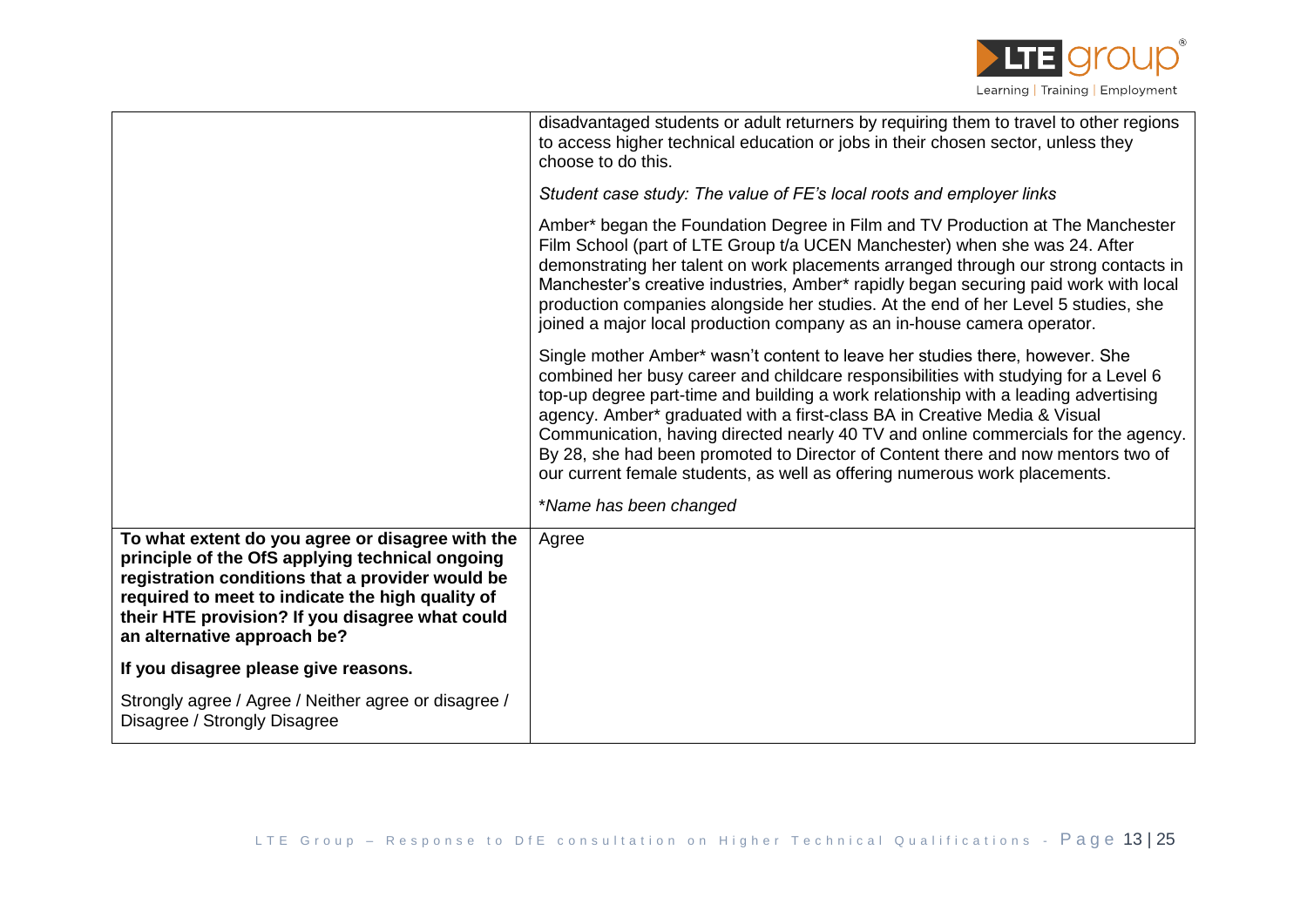

| To what extent do you agree or disagree that<br>linking grant or capital funding to meeting the<br>technical ongoing registration conditions would<br>encourage providers to deliver high-quality<br>provision?<br>Strongly agree / Agree / Neither agree or disagree /<br>Disagree / Strongly Disagree | Agree                                                                                                                                                                                                                                                                                                                                                                                                                                                                                                                                                                                                                                                                           |
|---------------------------------------------------------------------------------------------------------------------------------------------------------------------------------------------------------------------------------------------------------------------------------------------------------|---------------------------------------------------------------------------------------------------------------------------------------------------------------------------------------------------------------------------------------------------------------------------------------------------------------------------------------------------------------------------------------------------------------------------------------------------------------------------------------------------------------------------------------------------------------------------------------------------------------------------------------------------------------------------------|
| a) How might this work to ensure provision best<br>meets local skills needs?<br>b) What specifically would additional funding<br>support?<br>c) Would additional costs be a barrier to<br>delivering high quality HTQs, why?                                                                            | a) Greater devolution is key. Greater Manchester has strong partnership working in<br>place with employers, providers, the combined and local authorities, the LEP etc<br>working closely together on the Local Industrial Strategy and education and skills<br>needs. This partnership working can be seen as an exemplar for other areas to<br>follow.                                                                                                                                                                                                                                                                                                                        |
| d) Which would be a greater priority for<br>providers: capital or recurrent grant funding?<br>Or both equally? Why?<br>Please provide any comments below.                                                                                                                                               | Devolution of the Adult Education Budget has been a start but greater devolution<br>of education/skills powers and funding is required to enable Greater Manchester to<br>gain the full economic benefits anticipated in the LIS. This could facilitate the<br>piloting of localised solutions - for example, greater investment in employer-<br>sponsored programmes or in dual-professional roles to ensure learners are taught<br>by people with current industry experience as well as teaching expertise.                                                                                                                                                                  |
|                                                                                                                                                                                                                                                                                                         | b) Additional capital funding would support investment in the required industry-<br>standard, up-to-date equipment and facilities (see our response to the question on<br>criteria for providers). Additional revenue funding would help providers to attract<br>industry experts and teachers with the right level of technical knowledge and<br>experience.                                                                                                                                                                                                                                                                                                                   |
|                                                                                                                                                                                                                                                                                                         | c) The costs of providing higher technical education shouldn't be a barrier but it<br>needs fair and appropriate funding. As mentioned above, it depends on how these<br>criteria are further defined. Industry-standard equipment and high-quality teaching<br>from people with relevant and recent experience cost money so it is important not<br>to set these requirements at a threshold higher than DfE is willing to fund.<br>Equipment will be a recurrent cost as it will need to be replaced/upgraded<br>regularly to remain "industry-standard and up to date". Equally, it cannot be<br>assumed that off-site access would be available (e.g. in businesses) if DfE |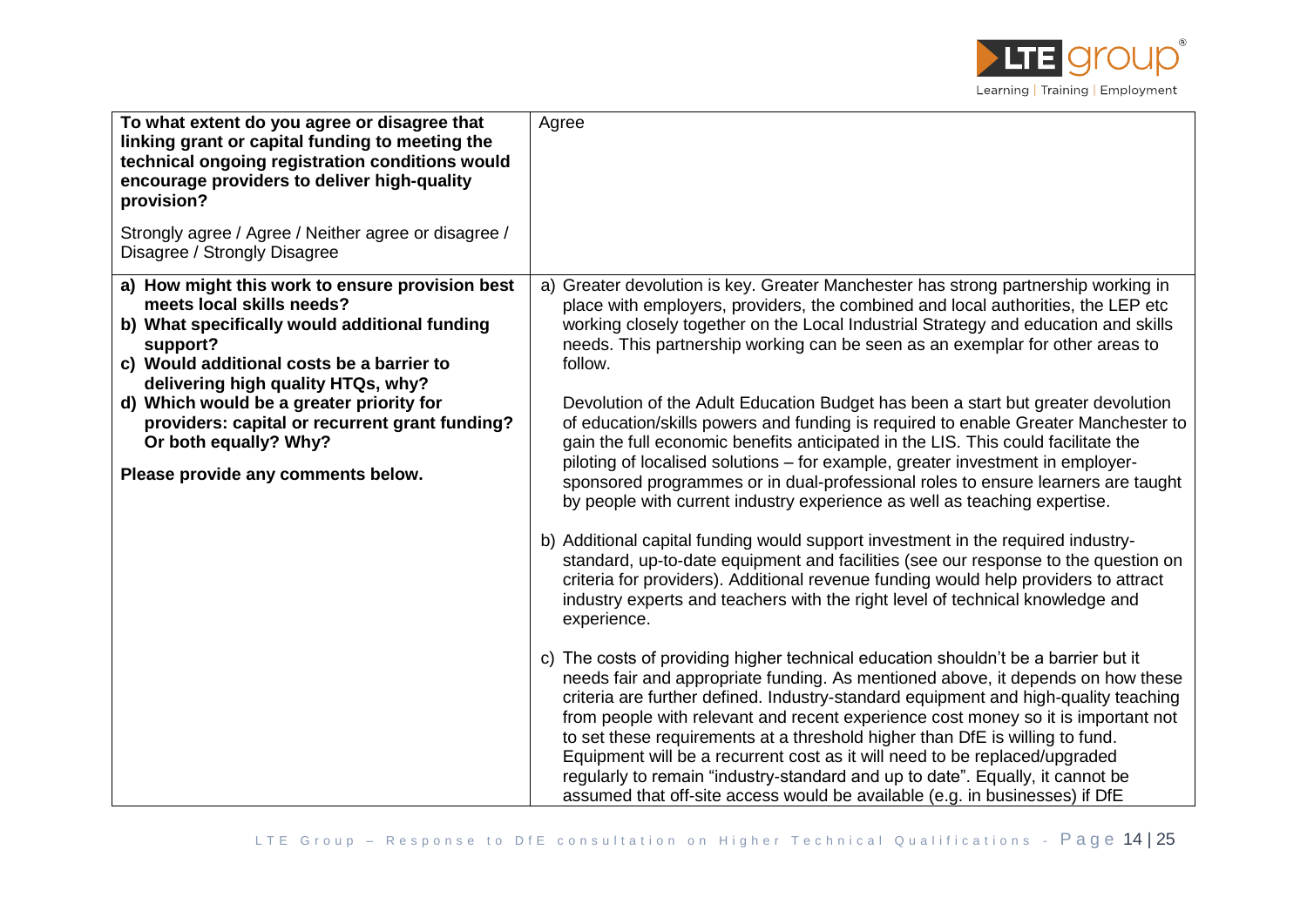

|                                                                                                                                                                                                                                                                                                                                                       | decides on-site access is unaffordable - many places won't have a sufficient<br>supply of local employers willing or able to provide this sort of access. Providers<br>that want to deliver approved HTQs will also face the additional recurrent costs<br>associated with recruiting and retaining suitably-qualified staff, as well as<br>completing OfS registration and demonstrating ongoing compliance with the<br>requirements.<br>d) Both are equally important for the reasons given above. |
|-------------------------------------------------------------------------------------------------------------------------------------------------------------------------------------------------------------------------------------------------------------------------------------------------------------------------------------------------------|------------------------------------------------------------------------------------------------------------------------------------------------------------------------------------------------------------------------------------------------------------------------------------------------------------------------------------------------------------------------------------------------------------------------------------------------------------------------------------------------------|
| To what extent do you agree or disagree that we<br>should explore how providers that meet the<br>ongoing registration conditions specific to<br><b>Higher Technical Education could have access</b><br>to a more competitive student finance package<br>for courses leading to approved HTQs, than<br>those who do not meet the technical conditions? | Strongly agree                                                                                                                                                                                                                                                                                                                                                                                                                                                                                       |
| Strongly agree / Agree / Neither agree or disagree /<br>Disagree / Strongly Disagree                                                                                                                                                                                                                                                                  |                                                                                                                                                                                                                                                                                                                                                                                                                                                                                                      |
| Why?                                                                                                                                                                                                                                                                                                                                                  | We strongly agree in principle. Funding is key and the current student finance regime,<br>combined with the removal of the cap on HEI student numbers, have incentivised the<br>expansion of HEIs and full-time degrees and dis-incentivised Level 4 & 5 technical<br>education.                                                                                                                                                                                                                     |
|                                                                                                                                                                                                                                                                                                                                                       | Offering a more competitive student finance package for approved HTQs would<br>underpin their quality and sustainability, as well as the reputation and credibility of<br>technical and vocational education. Creating parity between technical HE and<br>academic HE in the student finance packages would send a clear message that there<br>is also parity in the value of those technical HE qualifications.                                                                                     |
|                                                                                                                                                                                                                                                                                                                                                       | However we have a range of concerns about the impact on funding for non-approved<br>qualifications in fields where an approved HTQ is not an option. This includes higher<br>technical qualifications in occupations for which there are currently no route panels -<br>for example, the performing arts. New occupational maps and route panels need to<br>be established so that these qualifications can be submitted for approval as HTQs.                                                       |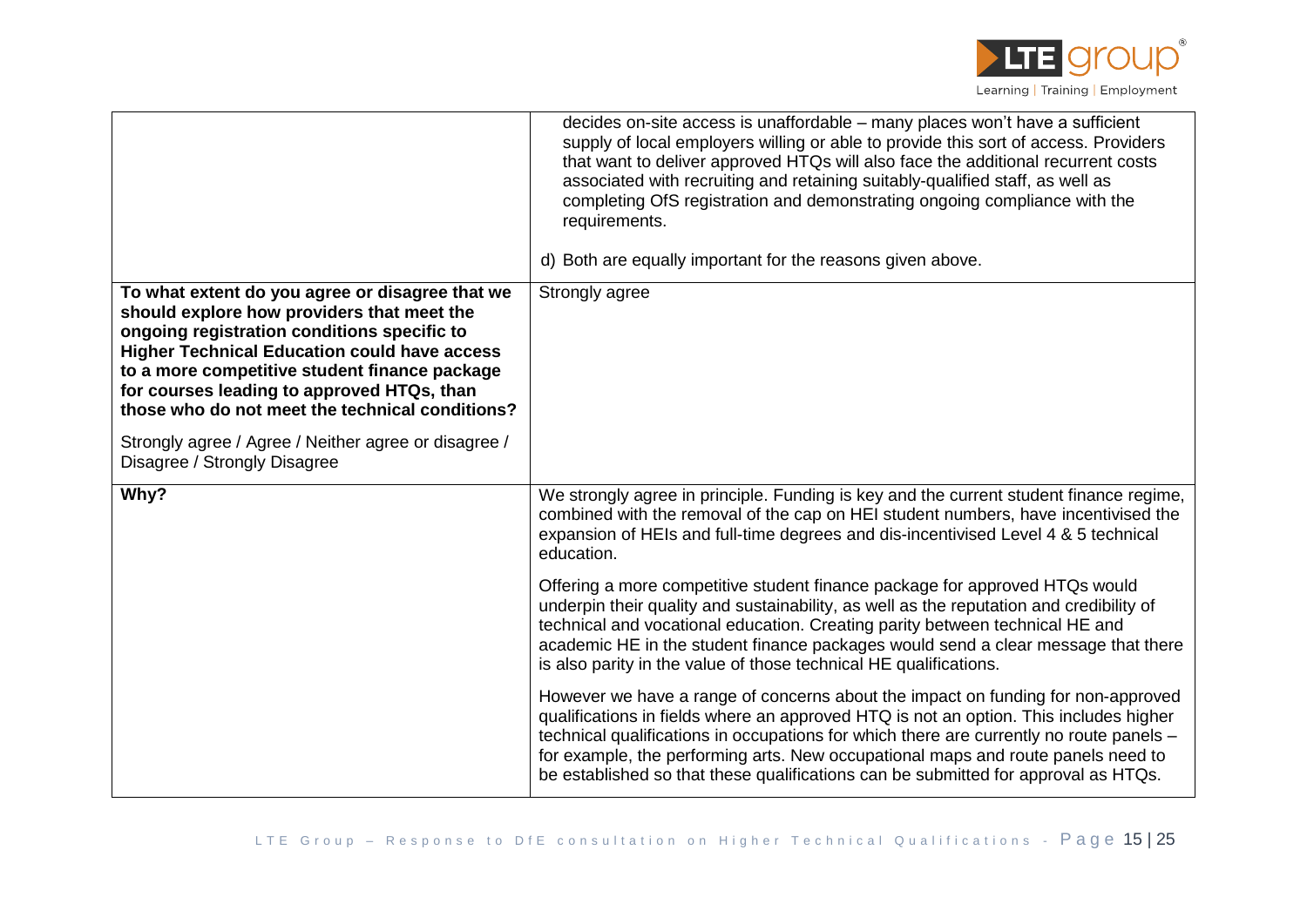

|                                                                                                                                                                                       | We also have concerns about the potential impact on Advanced Learner Loan-funded<br>provision for non-approved qualifications. The consultation document merely says<br>that the impact will be considered "following the close of the consultation" (para 59,<br>p26).                                                                                                                                                                                                                                                                                                                                                                                  |
|---------------------------------------------------------------------------------------------------------------------------------------------------------------------------------------|----------------------------------------------------------------------------------------------------------------------------------------------------------------------------------------------------------------------------------------------------------------------------------------------------------------------------------------------------------------------------------------------------------------------------------------------------------------------------------------------------------------------------------------------------------------------------------------------------------------------------------------------------------|
|                                                                                                                                                                                       | Funding needs to be available for courses that enable people to access approved<br>HTQs without having had to have done a T-level. This is particularly important for<br>adult learners – removing funding for these stepping-stone qualifications would put<br>barriers in the way of people trying to gain the skills that employers need. The<br>Independent Review of Post-18 Education and Funding (pp51-54) makes clear the<br>significant decline in adult enrolments at Level 3 since 2011/12. Unless this is<br>arrested and reversed, then clearly it will severely limit the ability of adults to enter<br>into higher education of any form. |
| To what extent do you agree or disagree that<br>additional non-financial support will be needed<br>to enable providers to develop their workforce<br>and engage fully with employers? | Strongly agree                                                                                                                                                                                                                                                                                                                                                                                                                                                                                                                                                                                                                                           |
| Strongly agree / Agree / Neither agree or disagree /<br>Disagree / Strongly Disagree                                                                                                  |                                                                                                                                                                                                                                                                                                                                                                                                                                                                                                                                                                                                                                                          |
| What might examples of non-financial support<br>be?                                                                                                                                   | There needs to be a massive and high-profile communications campaign to raise<br>awareness among learners and employers about the quality of higher technical<br>qualifications, and the benefits of pursuing this route. This includes 'return on<br>investment' messages that demonstrate the salary expectations and career<br>opportunities in highly-skilled technical fields, as well as routes to progression beyond<br>Level 4 & 5.                                                                                                                                                                                                              |
|                                                                                                                                                                                       | Providers will need training and support to enable staff to deliver HTQs. This includes<br>capacity to release staff for training in new qualifications, refreshing their industry<br>knowledge and experience, and increased engagement with employers. Ongoing<br>support and CPD opportunities will also be important – for example, webinars such as<br>those that QAA offers to its members.                                                                                                                                                                                                                                                        |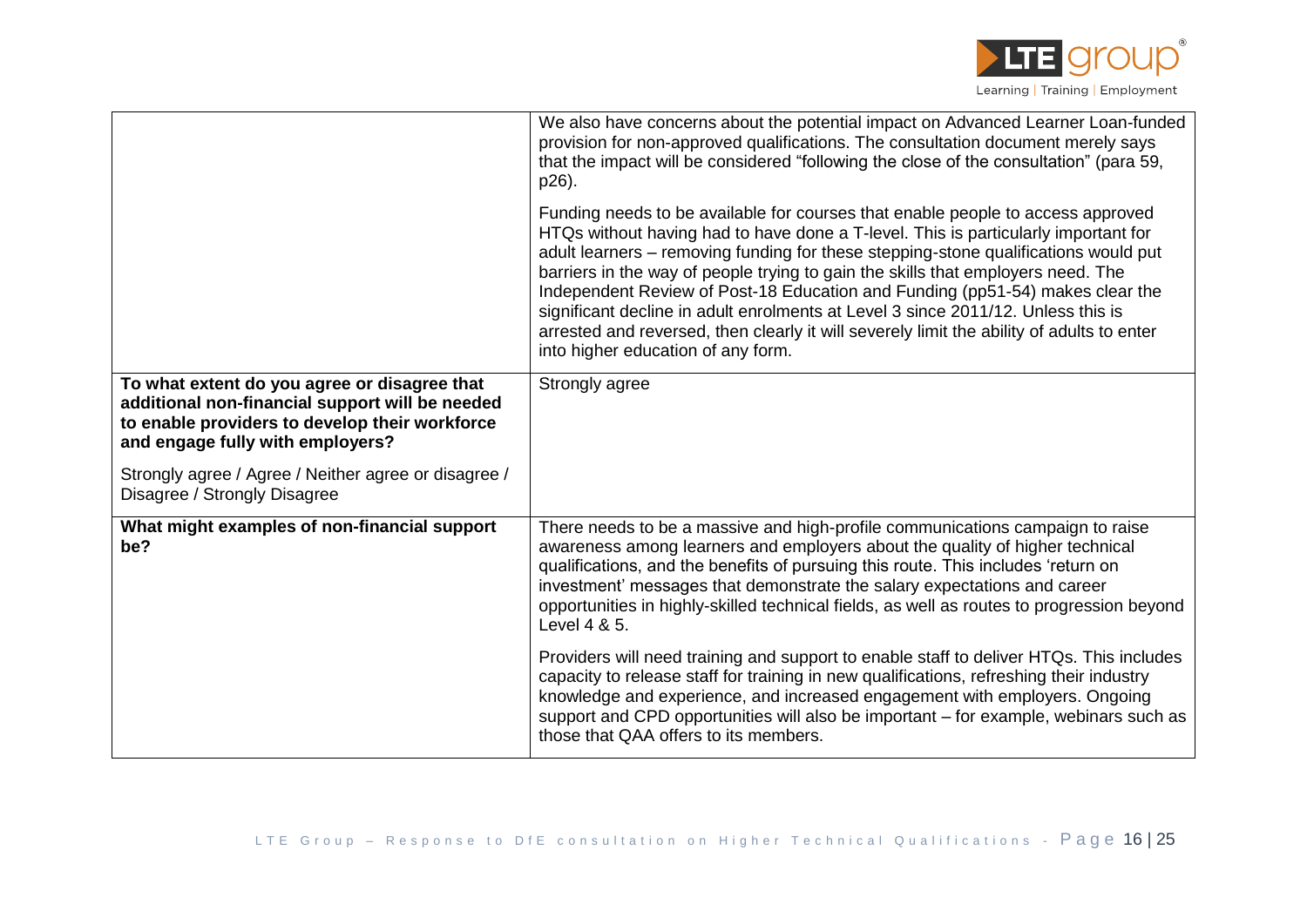

| We welcome ideas from respondents on<br>a) how providers could best allocate their<br>existing resources to build and support capacity<br>and delivery of approved HTQs<br>b) where additional help may be needed, | a) Resources need to be linked to supply and demand in the market. The market is<br>currently led by student demand and the subsequent fee income, rather than<br>being driven by employer demand and job opportunities after completion. Any re-<br>allocation of existing resources will inevitably impact on existing areas of provision<br>- what is needed is a further allocation of resources, not a re-allocation of existing<br>ones.                                                                                                                                                                                                                                                                                                 |
|--------------------------------------------------------------------------------------------------------------------------------------------------------------------------------------------------------------------|------------------------------------------------------------------------------------------------------------------------------------------------------------------------------------------------------------------------------------------------------------------------------------------------------------------------------------------------------------------------------------------------------------------------------------------------------------------------------------------------------------------------------------------------------------------------------------------------------------------------------------------------------------------------------------------------------------------------------------------------|
| c) and what providers think should be prioritised<br>in terms of any future funding allocation.<br>Please insert comments here.                                                                                    | b) Appropriate capital funding will be required to ensure learners have access to<br>industry-standard environments. This will be a recurrent cost because equipment<br>will need to be upgraded and/or replaced frequently to remain "industry-standard"<br>and up to date". Providers will also need support to enable staff to keep in touch<br>with the latest industry practices so their knowledge and experience is up to date.<br>c) We would endorse the view put forward by the Independent Review of Post-18<br>Education and Funding that what is needed is a more equitable distribution of<br>funds both within the higher education sector and across FE and HE. This should<br>include a fully-funded and resourced HTQ offer. |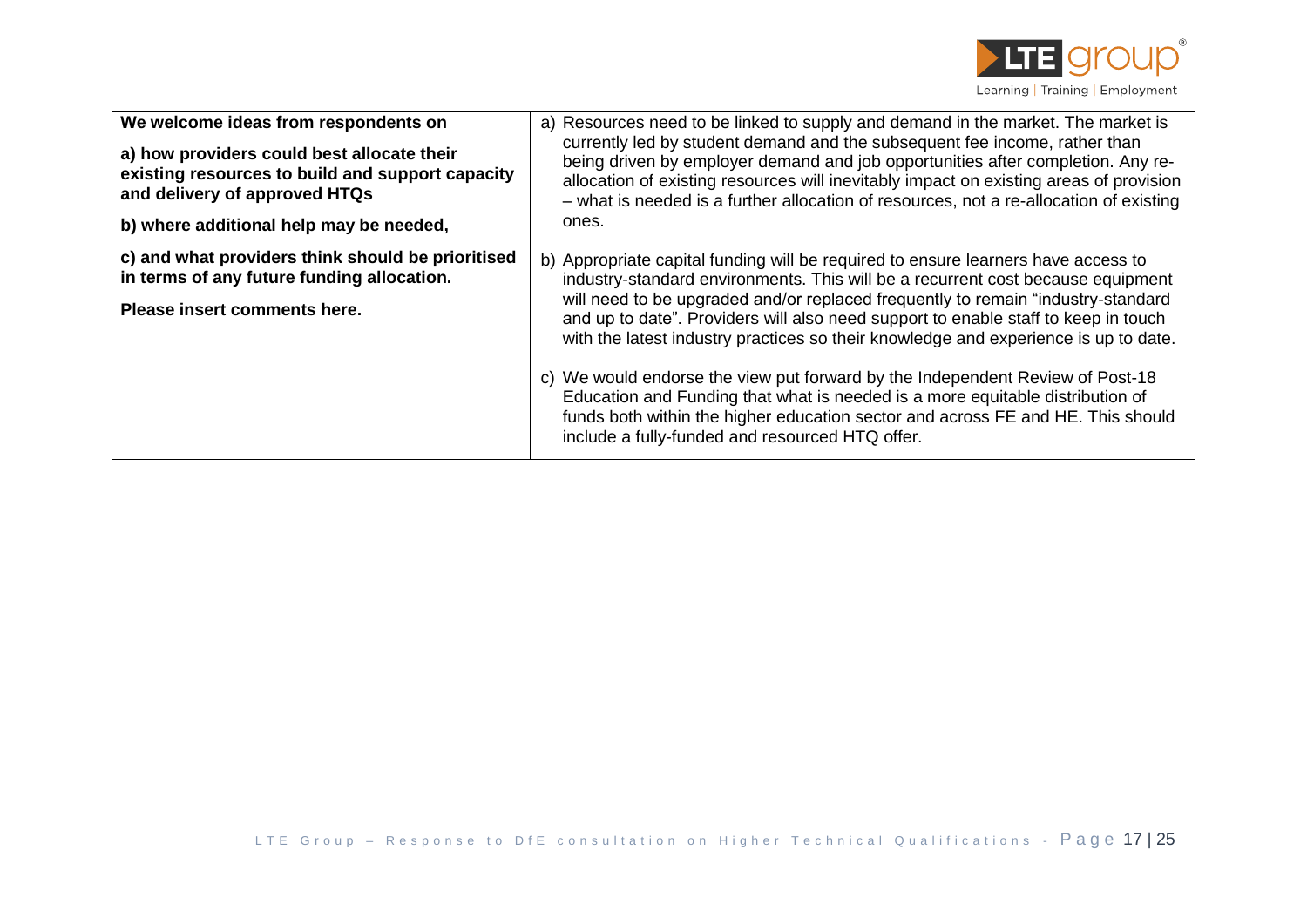

| Section 3: Student and employer demand                                                                                                                                                                           |                                                                                                                                                                                                                                                                                                                                                                                                                                                                                                                                                                                                                                 |
|------------------------------------------------------------------------------------------------------------------------------------------------------------------------------------------------------------------|---------------------------------------------------------------------------------------------------------------------------------------------------------------------------------------------------------------------------------------------------------------------------------------------------------------------------------------------------------------------------------------------------------------------------------------------------------------------------------------------------------------------------------------------------------------------------------------------------------------------------------|
| To what extent do you agree or disagree that<br>there is a need and opportunity for more young<br>people and adults (including those who need to<br>upskill and retrain) to be undertaking HTE in the<br>future? | Strongly agree                                                                                                                                                                                                                                                                                                                                                                                                                                                                                                                                                                                                                  |
| Strongly agree / Agree / Neither agree or disagree /<br>Disagree / Strongly Disagree                                                                                                                             |                                                                                                                                                                                                                                                                                                                                                                                                                                                                                                                                                                                                                                 |
| Please provide examples from your experience:                                                                                                                                                                    | We have extensive experience in this sphere and are seeing strong demand for<br>technical qualifications at Level 4, 5 and 6, both from learners and from employers.<br>This demand ranges from creative media (e.g. Foundation Degrees in The<br>Manchester Film School and Media Make-up Artistry) to business, professional and<br>financial services (e.g. AAT accountancy qualifications) and healthcare (e.g.<br>counselling). We have provided some case studies in response to earlier questions<br>and add two more at the end of this section.                                                                        |
|                                                                                                                                                                                                                  | However, nationally the trend has been away from higher technical qualifications,<br>despite overwhelming evidence that learners who complete high-quality HTQs are<br>more employable and can expect higher average wages than many of their peers<br>who complete three-year academic degrees. Tackling these social norms - and<br>offering options for people to top them up to a degree-level qualification at a later<br>stage – is essential to avoid further skewing of demand away from the Level 4 & 5<br>skills that employers actually need.                                                                        |
|                                                                                                                                                                                                                  | The Greater Manchester Local Industrial Strategy recognises that much of the city<br>region's forecast growth depends on people with higher technical skills (e.g. digital,<br>advanced manufacturing, decarbonisation and so on). High-quality HTE is therefore<br>absolutely essential to GM's future economy, especially as there is already shortage<br>of staff with technical skills at Level 4+. GM Chamber's latest quarterly economic<br>survey (Q2 2019) found employers reporting increased difficulty in filling vacancies,<br>with skilled roles proving the hardest to fill (along with professional/managerial). |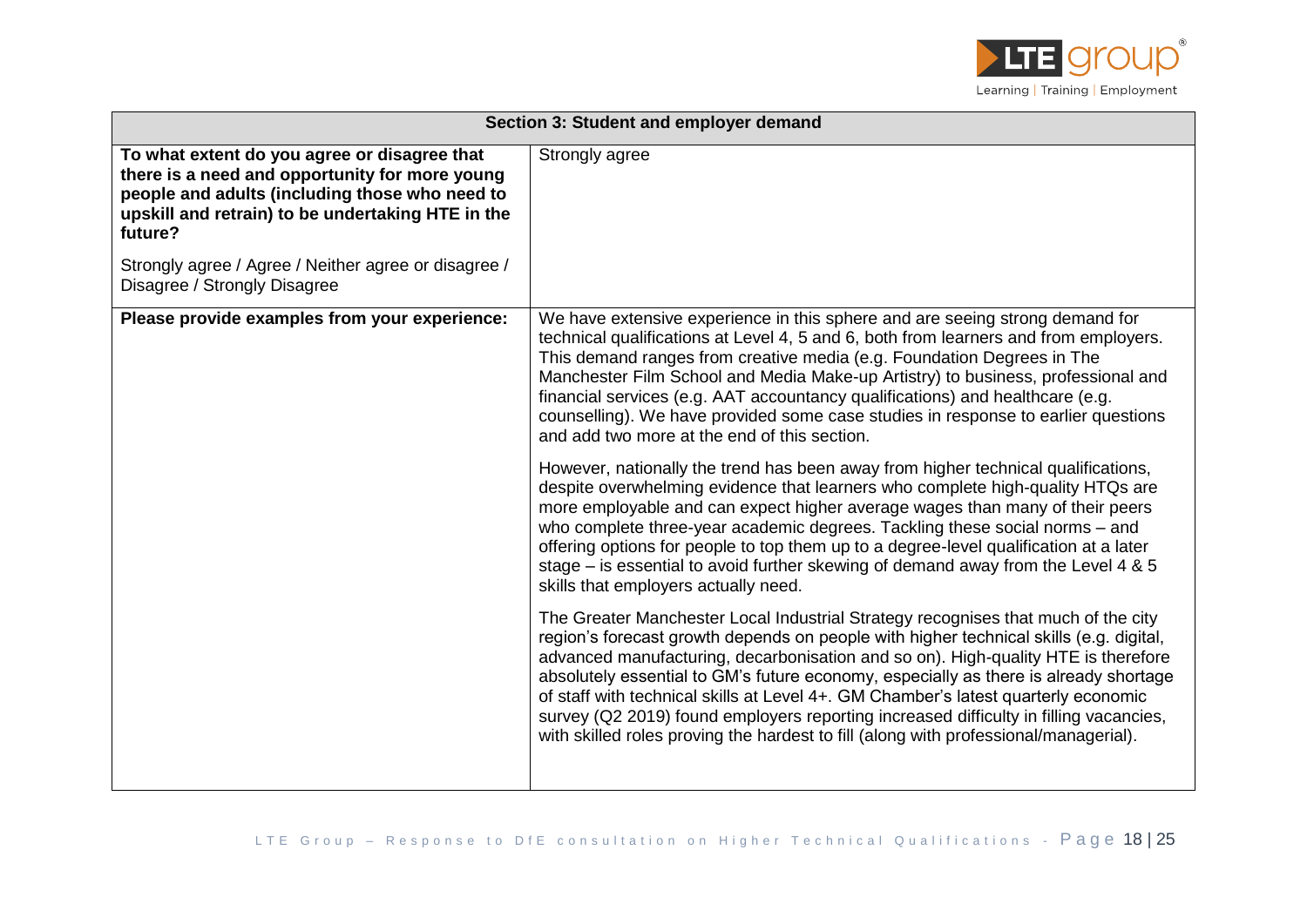

|                                                                                                                                                                                                                                                                                                                                                                                                                                                                                                                                               | Student case studies: New opportunities for highly-skilled work in Manchester's<br>burgeoning creative industry                                                                                                                                                                                                                                                                                                                |
|-----------------------------------------------------------------------------------------------------------------------------------------------------------------------------------------------------------------------------------------------------------------------------------------------------------------------------------------------------------------------------------------------------------------------------------------------------------------------------------------------------------------------------------------------|--------------------------------------------------------------------------------------------------------------------------------------------------------------------------------------------------------------------------------------------------------------------------------------------------------------------------------------------------------------------------------------------------------------------------------|
|                                                                                                                                                                                                                                                                                                                                                                                                                                                                                                                                               | Creative media has been identified as a key 'frontier' growth sector in the Greater<br>Manchester Local Industrial Strategy agreed with central Government. We're working<br>with employers, business leaders, the LEP, and GMCA to meet the demand for<br>highly-skilled employees. In doing so, we're also helping local people on low or no<br>incomes to transform their lives with skills for new careers in TV and film. |
|                                                                                                                                                                                                                                                                                                                                                                                                                                                                                                                                               | Dominique* was a 19-year-old single mum with few qualifications when she began<br>her foundation degree at The Manchester Film School (part of LTE Group t/a UCEN<br>Manchester). Along with technical training, we provided advice and support<br>throughout her studies and she now works as a camera operator with a CV including<br>Shameless, No Offence and George Gently.                                               |
|                                                                                                                                                                                                                                                                                                                                                                                                                                                                                                                                               | Sophie* had a passion for TV and film but no relevant qualifications or experience<br>when she started her course. During her time at The Manchester Film School, she<br>built her confidence and her portfolio through work placements and now works as a<br>camera assistant. Her CV includes Poldark, Sherlock, This Is England 90 and The<br>Durrells.                                                                     |
|                                                                                                                                                                                                                                                                                                                                                                                                                                                                                                                                               | *Names have been changed                                                                                                                                                                                                                                                                                                                                                                                                       |
| In pages 34-36 we set out measures to improve<br>the profile and prestige of HTE. We propose to<br>ensure that HTQs have a clear product identity<br>and are promoted through a campaign. We also<br>want HTQs to be given the recognition they<br>deserve in school and college destination<br>measures and amongst employers. We will look<br>to harness the prestige of high-quality providers<br>and professional bodies to promote HTE. To<br>what extent do you agree or disagree with these<br>measures to improve the profile of HTE? | Strongly agree                                                                                                                                                                                                                                                                                                                                                                                                                 |
| Strongly agree / Agree / Neither agree or disagree /<br>Disagree / Strongly Disagree                                                                                                                                                                                                                                                                                                                                                                                                                                                          |                                                                                                                                                                                                                                                                                                                                                                                                                                |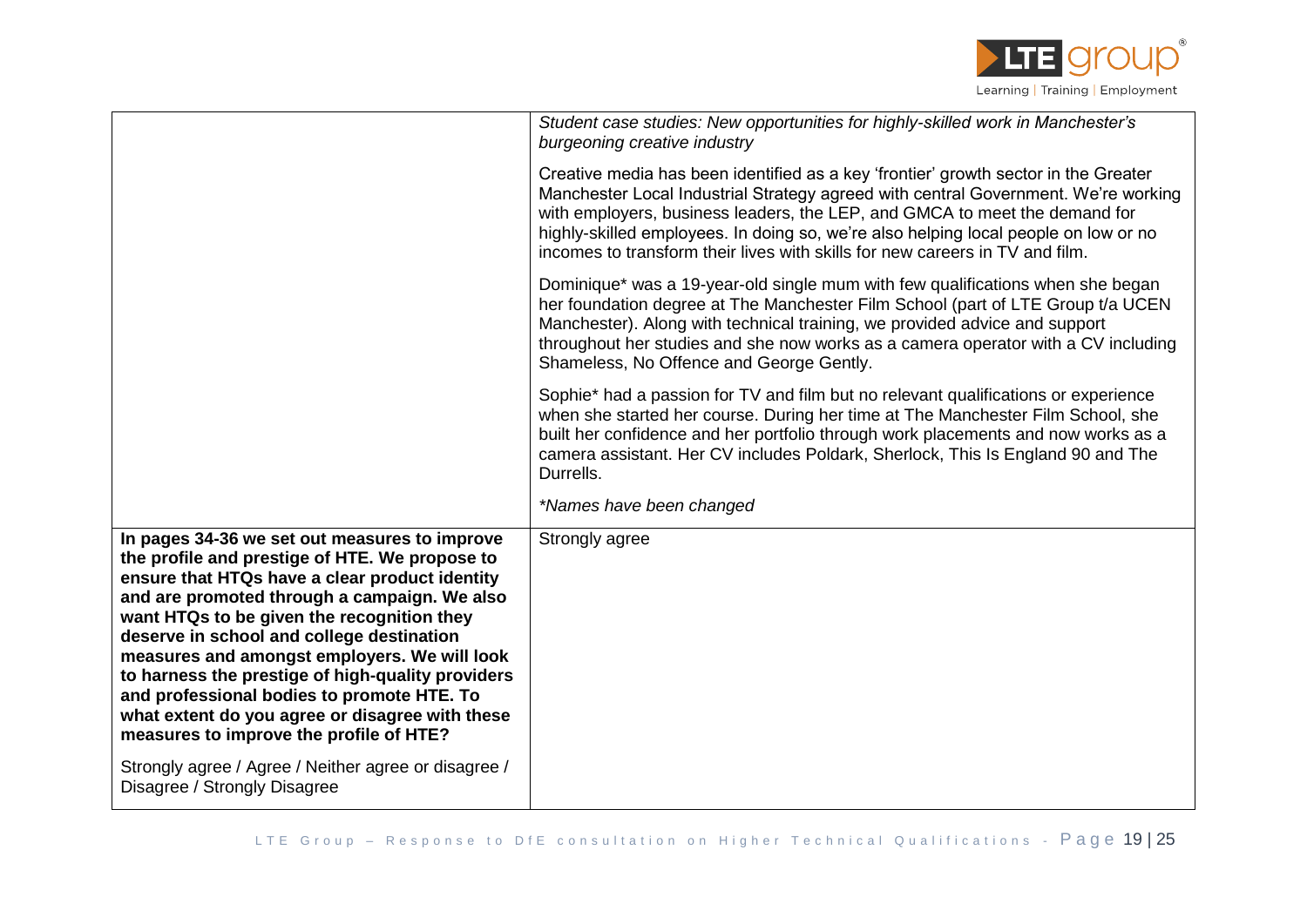

| Please provide any additional ideas.                                                                                                                                                                                                                                           | We welcome the decision that all Level 4+ qualifications will now be included in<br>measures of "progression to HE". Higher education means Level 4+ so it made no<br>sense that higher technical qualifications were not previously included.<br>Similar changes should be made to OfS attainment data so that they recognise                                                                                       |
|--------------------------------------------------------------------------------------------------------------------------------------------------------------------------------------------------------------------------------------------------------------------------------|----------------------------------------------------------------------------------------------------------------------------------------------------------------------------------------------------------------------------------------------------------------------------------------------------------------------------------------------------------------------------------------------------------------------|
|                                                                                                                                                                                                                                                                                | learners' success in HTQs. The current OfS performance measures only include First<br>Class and 2:1 degrees. There is no recognition of learners who achieve Distinctions<br>in HTQs such as foundation degrees, HNDs and HNCs. This does little to promote<br>Level 4 & 5 technical qualifications as valid alternatives to academic routes.                                                                        |
|                                                                                                                                                                                                                                                                                | Parity in the student finance package is also key. Offering a more competitive student<br>finance package for approved HTQs would signal the reputation and credibility of<br>technical and vocational education. Creating parity between technical HE and<br>academic HE in the student finance packages would send a clear message that there<br>is also parity in the value of those technical HE qualifications. |
| In pages 36-39, we set out measures to improve<br>information, advice and guidance (IAG) for<br>different groups.                                                                                                                                                              | Strongly agree                                                                                                                                                                                                                                                                                                                                                                                                       |
| For young people and their teachers, we will<br>work with the Careers & Enterprise Company,<br><b>Career Development Institute and UCAS to</b><br>achieve this, whilst for adults we will work with<br>the National Careers Service and professional<br>bodies to improve IAG. |                                                                                                                                                                                                                                                                                                                                                                                                                      |
| We will also improve employer understanding of<br>HTE by working with LEPs, Growth Hubs and the<br><b>National Apprenticeships Service.</b>                                                                                                                                    |                                                                                                                                                                                                                                                                                                                                                                                                                      |
| To what extent do you agree or disagree with<br>these measures to improve IAG for young people<br>and their teachers, adults and employers?                                                                                                                                    |                                                                                                                                                                                                                                                                                                                                                                                                                      |
| Strongly agree / Agree / Neither agree or disagree /<br>Disagree / Strongly Disagree                                                                                                                                                                                           |                                                                                                                                                                                                                                                                                                                                                                                                                      |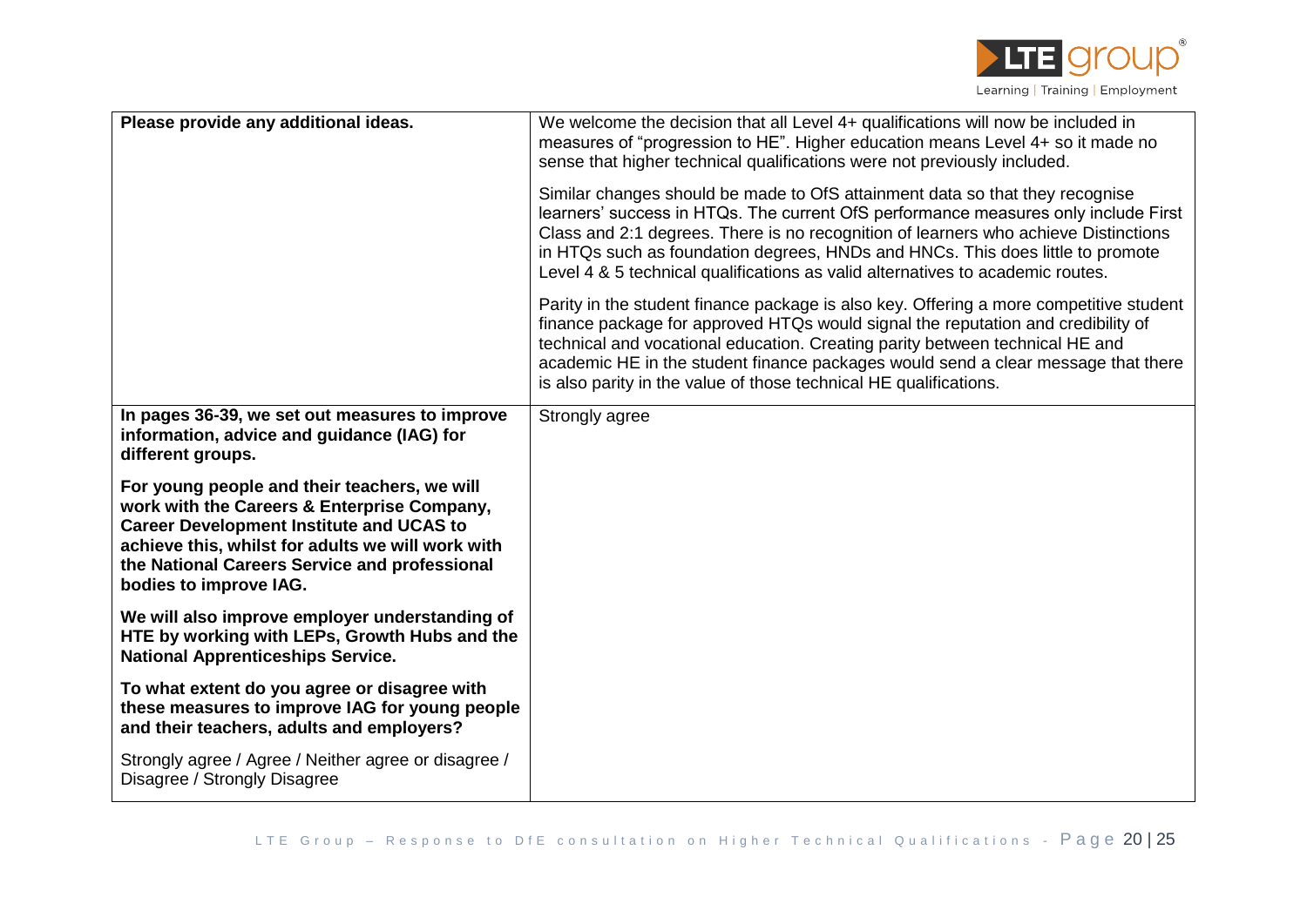

| In what other ways could we help fill the HTE<br>information gap for: Young people & their<br>teachers                                                                                                                                                                                                                                                                                                                                                                                                                                                                                                          | IAG about HTQs needs to start much earlier in schools than is currently the case for<br>there to be any chance of combatting social norms about the supposed 'superiority' of<br>academic routes. Parents/carers are also key influencers when it comes to young<br>people's education/career choices so it is important to inform them about higher<br>technical routes.                                                                                                                                                                                                                                                                                                                                                                                                                                                                                                                                                                                                                                                                                                                                                                                                                                                                                                                                                                                                                                                                                                                                                                                                                                                                                       |
|-----------------------------------------------------------------------------------------------------------------------------------------------------------------------------------------------------------------------------------------------------------------------------------------------------------------------------------------------------------------------------------------------------------------------------------------------------------------------------------------------------------------------------------------------------------------------------------------------------------------|-----------------------------------------------------------------------------------------------------------------------------------------------------------------------------------------------------------------------------------------------------------------------------------------------------------------------------------------------------------------------------------------------------------------------------------------------------------------------------------------------------------------------------------------------------------------------------------------------------------------------------------------------------------------------------------------------------------------------------------------------------------------------------------------------------------------------------------------------------------------------------------------------------------------------------------------------------------------------------------------------------------------------------------------------------------------------------------------------------------------------------------------------------------------------------------------------------------------------------------------------------------------------------------------------------------------------------------------------------------------------------------------------------------------------------------------------------------------------------------------------------------------------------------------------------------------------------------------------------------------------------------------------------------------|
| In what other ways could we help fill the HTE<br>information gap for: Adults                                                                                                                                                                                                                                                                                                                                                                                                                                                                                                                                    |                                                                                                                                                                                                                                                                                                                                                                                                                                                                                                                                                                                                                                                                                                                                                                                                                                                                                                                                                                                                                                                                                                                                                                                                                                                                                                                                                                                                                                                                                                                                                                                                                                                                 |
| In what other ways could we help fill the HTE<br>information gap for: Employers                                                                                                                                                                                                                                                                                                                                                                                                                                                                                                                                 | $\blacksquare$                                                                                                                                                                                                                                                                                                                                                                                                                                                                                                                                                                                                                                                                                                                                                                                                                                                                                                                                                                                                                                                                                                                                                                                                                                                                                                                                                                                                                                                                                                                                                                                                                                                  |
| We want HTE to be accessible to a wide range of<br>people and also want to make sure that the right<br>support is available to help people to complete<br>the course of study. In pages 39-42, we set out<br>how we plan to encourage flexible provision for<br>people with other responsibilities and make sure<br>the most disadvantaged can access HTE,<br>alongside other measures. Do you have any<br>further evidence on what works in this space and<br>what more government can do to improve<br>access and help support students to undertake<br>and complete a HTQ?<br>Please provide comments below. | <b>SEND support</b><br>One of the biggest barriers is the fact that Education Health & Care plans stop at<br>Level 3: there is no equivalent at Levels 4 & 5. Minimal support via Disabled Students<br>Allowance is available to learners with a formal diagnosis e.g. of dyslexia or autism<br>spectrum disorder (ASD). However, DSA generally only funds one hour of 1:1 support<br>per week. As a result, a learner with a diagnosis of dyslexia or ASD who has been<br>receiving a full 16 hours of support for their Level 3 studies suddenly finds themselves<br>having to manage with just 1-2 hours of mentor support at Level 4+. They may have<br>very high technical ability but struggle to cope with the workload and organisational<br>skills required on a Level 4+ course, simply because they are not receiving enough<br>non-technical/non-academic support. There is a sharp cliff-edge in support and many<br>learners who have been high achievers at Level 3 simply fall off.<br>Learners without a formal diagnosis are unable to access any form of support at all.<br>(Again, this is different from Level 3 where support is available via ESFA funding.) At<br>Level 4+, there is no route by which these learners can be assessed and seek a<br>formal diagnosis unless they self-fund an assessment, which usually costs £250-<br>£650. This is far beyond the reach of the majority of our learners, many of whom<br>come from the most deprived wards in England. This is a real issue as people who<br>cannot afford the diagnosis needed to access support beyond Level 3 find<br>themselves unable to continue their studies. |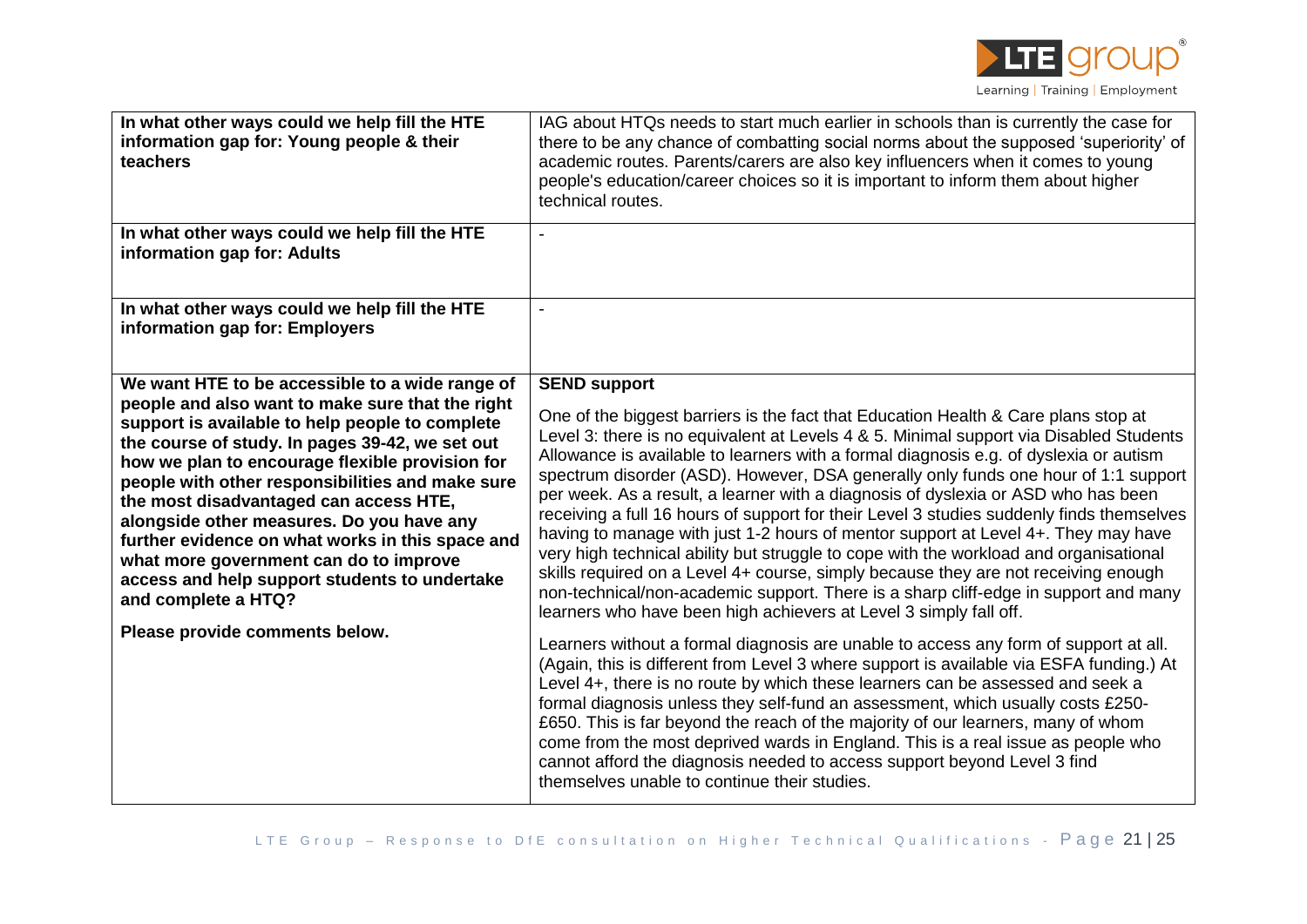

We would like to see DSA being brought into line with the new SEND code of practice and EHC plans so there is a smooth transition rather than a cliff-edge in support as learners progress from Level 3 to 4, 5 and beyond.

Other barriers for SEND learners in higher technical education can include:

- DSA doesn't fund assistance to help learners with mobility issues to get around their college or university.
- Level 4 & 5 courses often have the bulk of assessment at the end of the course, which can be difficult for some learners with specific learning difficulties.

## **Contextual admissions and learner support**

We operate a contextual admissions system very successfully, with inclusive tariff points and recognition of prior learning and prior experiential learning. For example, potential learners aged 25+ can demonstrate prior experiential learning gained through work. We map their experience against the course requirements and make a careful assessment based on course content and contextual factors.

This allows us to admit learners from non-traditional backgrounds but who we are confident will be able to meet the course requirements. We have countless examples of learners who have come to us without traditional entry qualifications but who have been extremely successful HTQ achievers. HTQs offer opportunities to learners who may have learnt a trade hands-on but find it hard to progress their career without formal qualifications, as well as those who might have stopped studying at Level 2 or 3 and now want a higher-level qualification so they can access better jobs. They can complete a HTQ in Construction & the Built Environment, Healthcare Practice, Creative Media Production, Computer Network Security and many more highlyvalued and much-needed higher technical fields. (See Joe\*'s case study earlier in our response.)

Many of our learners face extensive challenges: for example, care leavers, migrants, young people who may have been on at-risk registers, poor mental health, SEND, insecure accommodation and/or difficult socioeconomic circumstances.

We assess every learner's needs and provide wraparound support – coordinated via a personal tutor and supplemented by specialist teams – to enable them to complete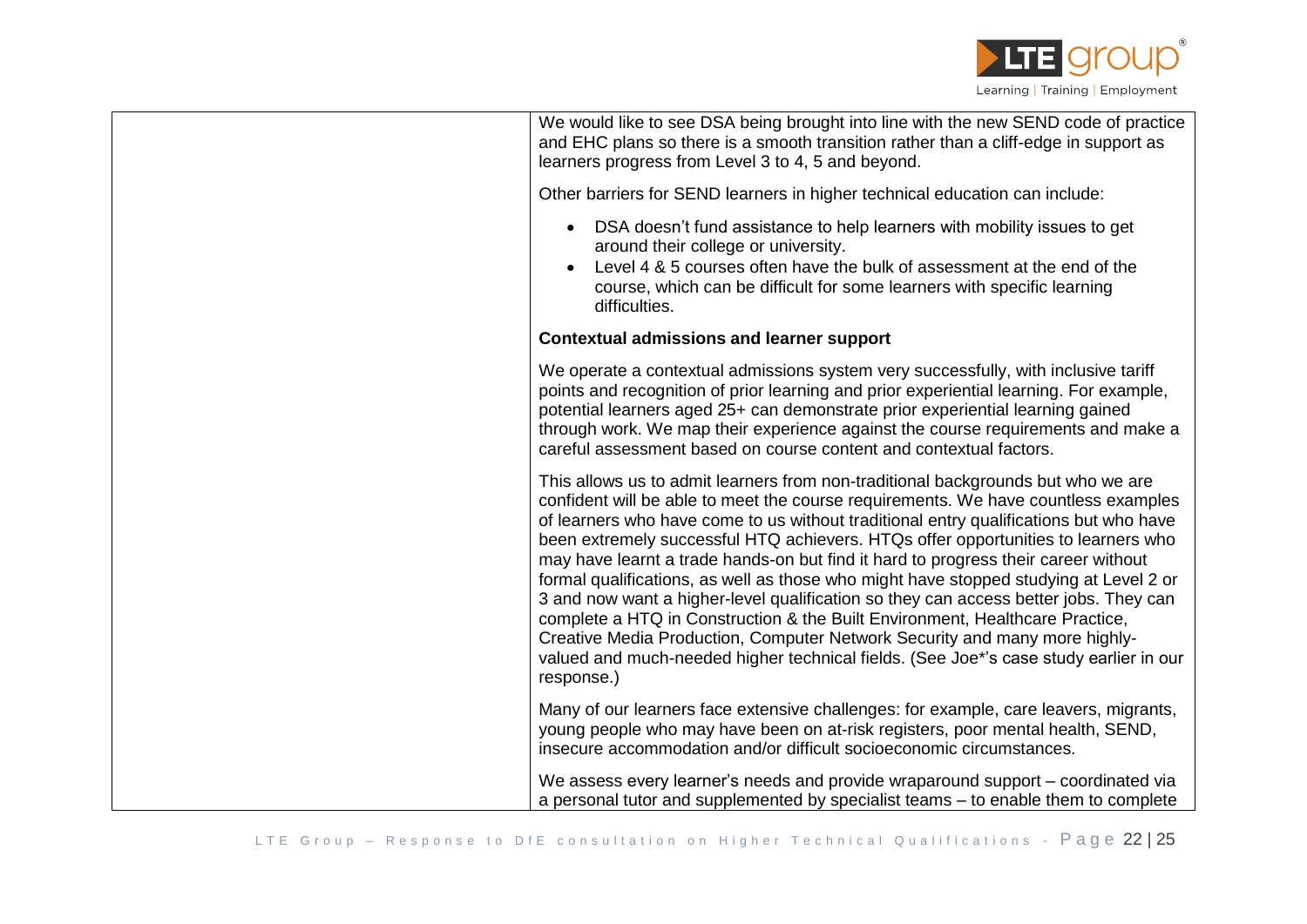

| their studies successfully. This could be initial academic support for learners who may |
|-----------------------------------------------------------------------------------------|
| not have been in education for a while but who have strong technical knowledge          |
| gained through work. Equally, it could be regular pastoral support, housing and         |
| benefits advice, counselling, mentorship, reasonable adjustments to enable a SEND       |
| student to achieve Level 4 & 5 skills, and so on.                                       |
|                                                                                         |

Minimum contact hours can also be important for many disadvantaged learners who may be less confident when it comes to self-directed learning.

## **Accessibility and delivery mode**

The majority of our Level 4 & 5 learners are already in some form of paid work although it may not be in their chosen field. For HTQs to be truly accessible to those who will benefit from them most, they need to be available via flexible learning. This includes:

| • Part-time / modular options so people can flex studies around other |
|-----------------------------------------------------------------------|
| commitments such as work and caregiving responsibilities.             |

- Options for delivery outside traditional settings e.g. the ability to offer blended learning with online content that can be accessed at the learner's convenience. (Note: This will suit some learners but cannot be the only route or it will be a barrier for the many people who don't have digital access.)
- Travel time and travel costs can also be barriers for disadvantaged learners, and this applies to work placements as well as their usual place of learning. While bursaries can help towards travel costs, it may be difficult for some learners to make journeys from home to their child's school/nursery to their place or learning (or work placement) in time.
- Digital access is another potential barrier. While digital options will increase access for some learners, especially those in work, there needs to be support in place for those who don't have regular access to laptops or wifi outside their usual place of learning.

## **Staff training and communication**

The new HTQs are likely to require the recruitment of more technical staff who may not have the same awareness of how to support vulnerable, disabled or disadvantaged learners as regular teaching staff. Providers will need to be able to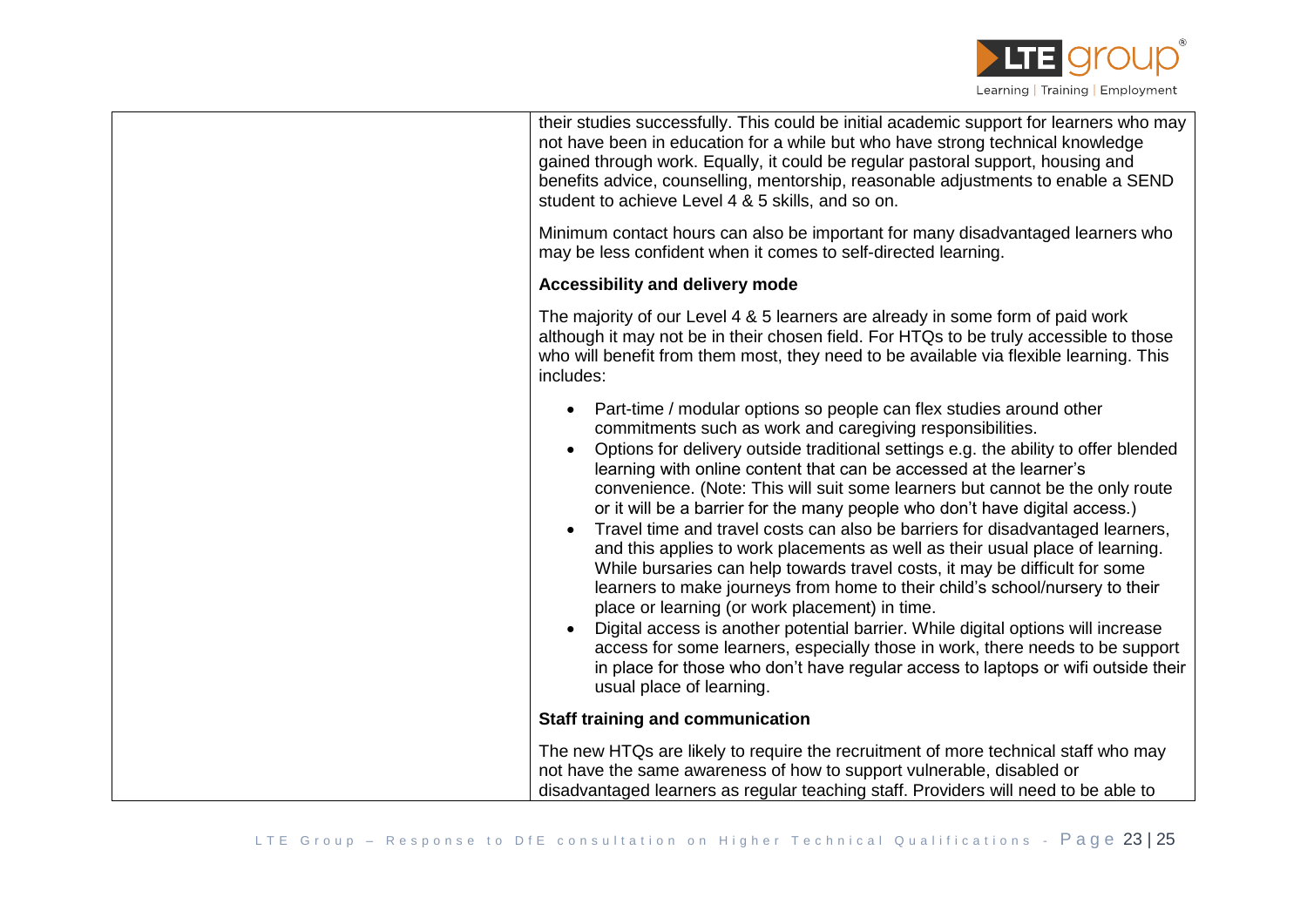

|                                                                                                                                                                                                                                                                                                                              | equip new staff with this awareness, including how to format resources and make<br>learning materials and assessments more accessible. Using plain English and<br>dyslexia-friendly techniques also increases accessibility for other learners (e.g.<br>machine-reading for learners with visual impairments). New staff will also need to<br>learn how to give learners feedback on the quality of their work in a constructive way.<br>While learners need to get honest feedback that reflects a workplace environment,<br>there also needs to be a strong pastoral element. |
|------------------------------------------------------------------------------------------------------------------------------------------------------------------------------------------------------------------------------------------------------------------------------------------------------------------------------|---------------------------------------------------------------------------------------------------------------------------------------------------------------------------------------------------------------------------------------------------------------------------------------------------------------------------------------------------------------------------------------------------------------------------------------------------------------------------------------------------------------------------------------------------------------------------------|
| With reference to the impact assessments<br>published alongside this consultation - Do you<br>have any comments about the potential impact<br>the proposals outlined in this consultation may<br>have on individuals with a protected<br>characteristic under the Equality Act 2010?<br>Please give reasons for your answer. | HTQs have particularly high take-up by BAME and disadvantaged learners. Parity of<br>funding (including tuition fee and maintenance support) with academic HE is essential<br>to ensure the proposals do not have a disproportionately negative impact on these<br>groups.                                                                                                                                                                                                                                                                                                      |
| Do you have any other comments?<br>Please provide comments.                                                                                                                                                                                                                                                                  | We very much welcome the increased focus on higher technical qualifications and<br>fully support what the consultation aims to achieve. Higher technical qualifications<br>equip learners with skills that are vital to the UK economy, as well as improving their<br>own career and life prospects.                                                                                                                                                                                                                                                                            |
|                                                                                                                                                                                                                                                                                                                              | It's important to recognise that entrants to HTQ courses are roughly 50/50 split<br>between young learners progressing from school or college and adult learners, many<br>of whom are combining their studies with work and/or caregiving responsibilities. The<br>new HTQ qualifications need to work for both groups when it comes to curriculum,<br>funding and accessibility.                                                                                                                                                                                               |
|                                                                                                                                                                                                                                                                                                                              | We also have some concerns, however, about the potential for unintended<br>consequences if there is insufficient funding for HTQs or if funding is removed or<br>decreased for qualifications that, for a variety of reasons, may not meet the criteria for<br>HTQ kitemarking. This includes 'stepping stone' qualifications that act as a bridge into<br>Level 4 & 5 qualifications, as well as highly-valued HTQs in curriculum areas that are<br>not currently covered by IfATE's occupational maps and route panels.                                                       |